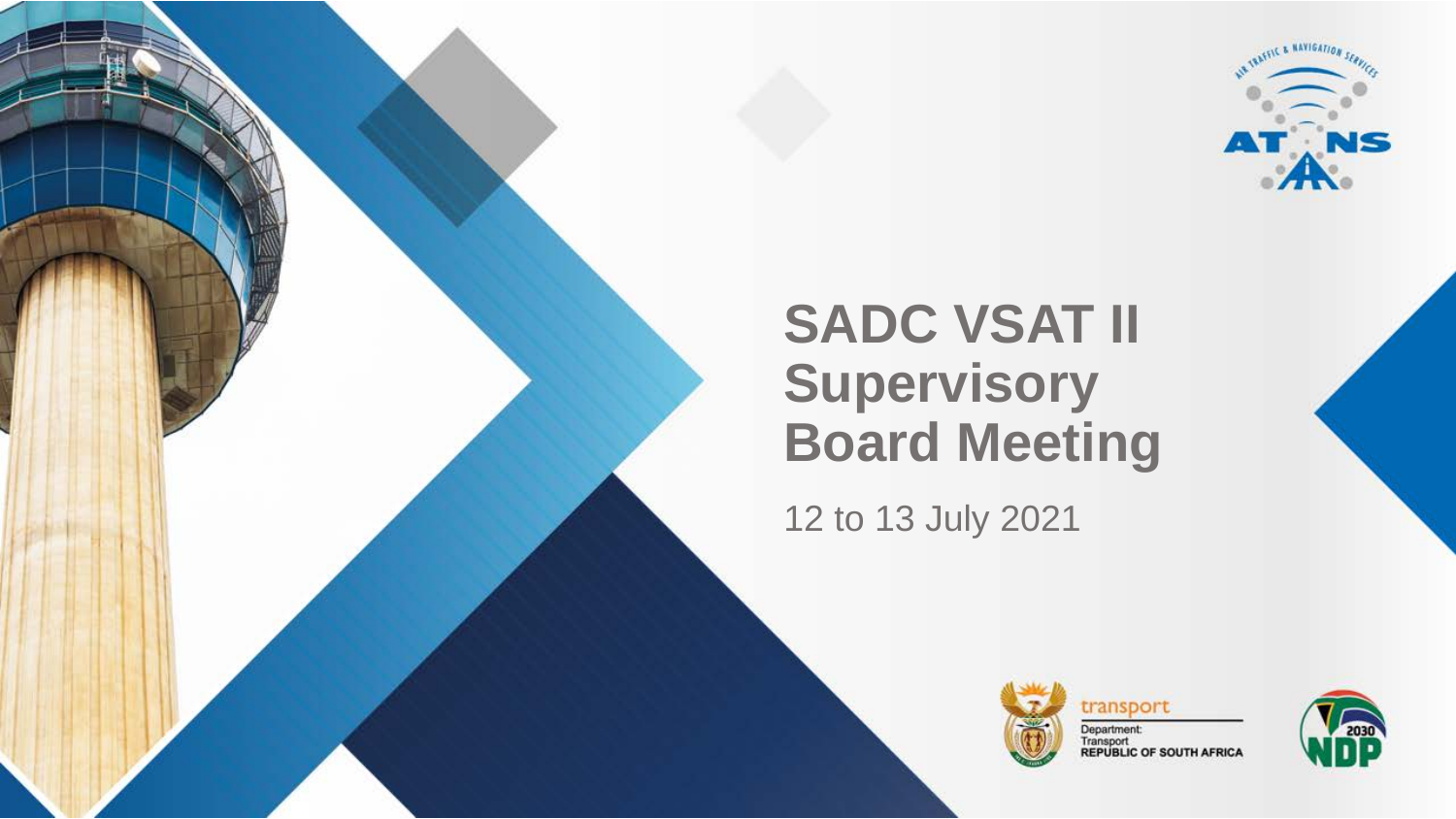![](_page_1_Picture_0.jpeg)

# **Operation, Maintenance and performance of the SADC VSAT II network**

![](_page_1_Picture_2.jpeg)

![](_page_1_Picture_3.jpeg)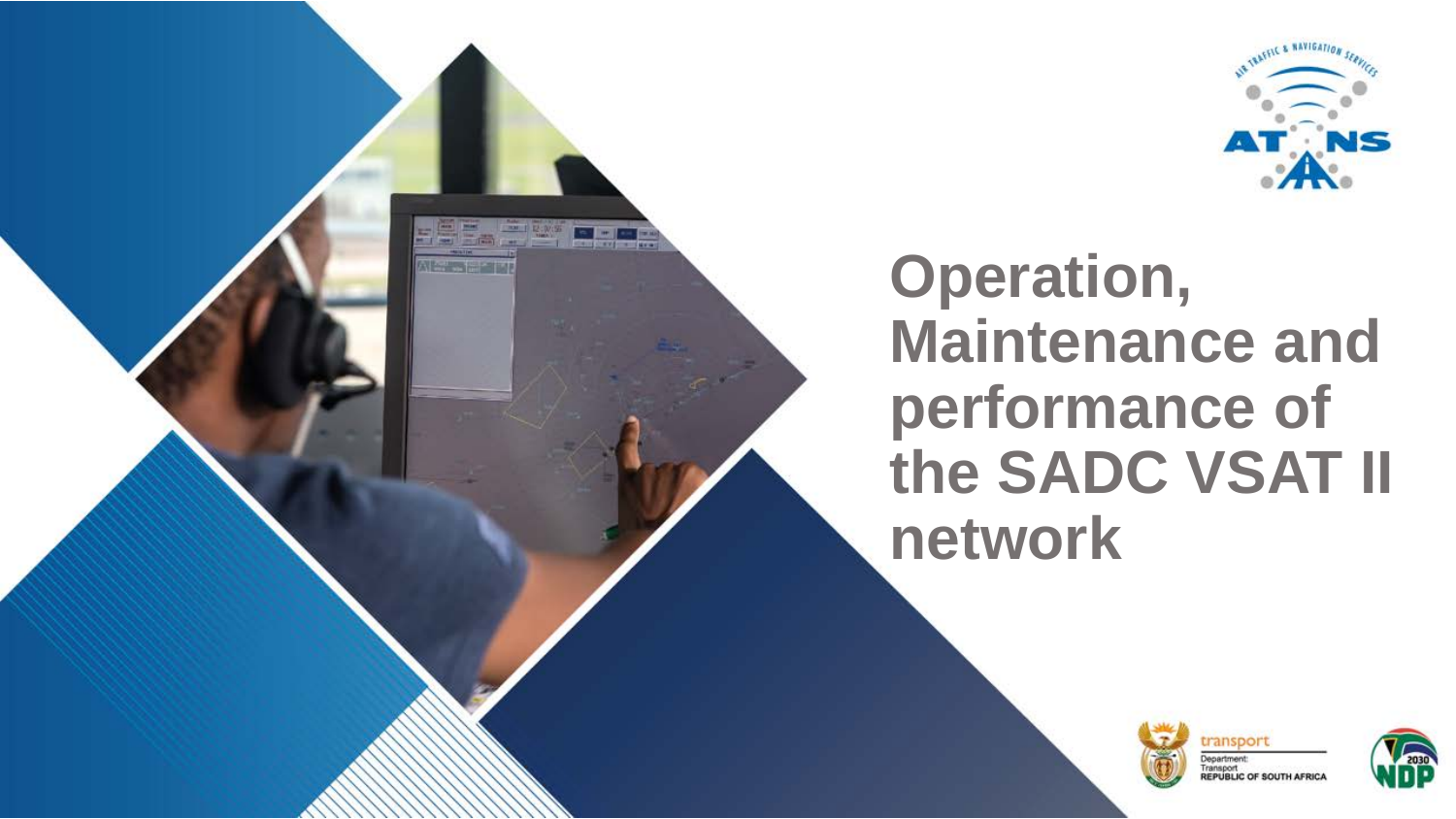#### **Operation and maintenance**

**Performance**

**AMHS Implementation**

**Distribution of statistics**

**Actions requested**

![](_page_2_Picture_5.jpeg)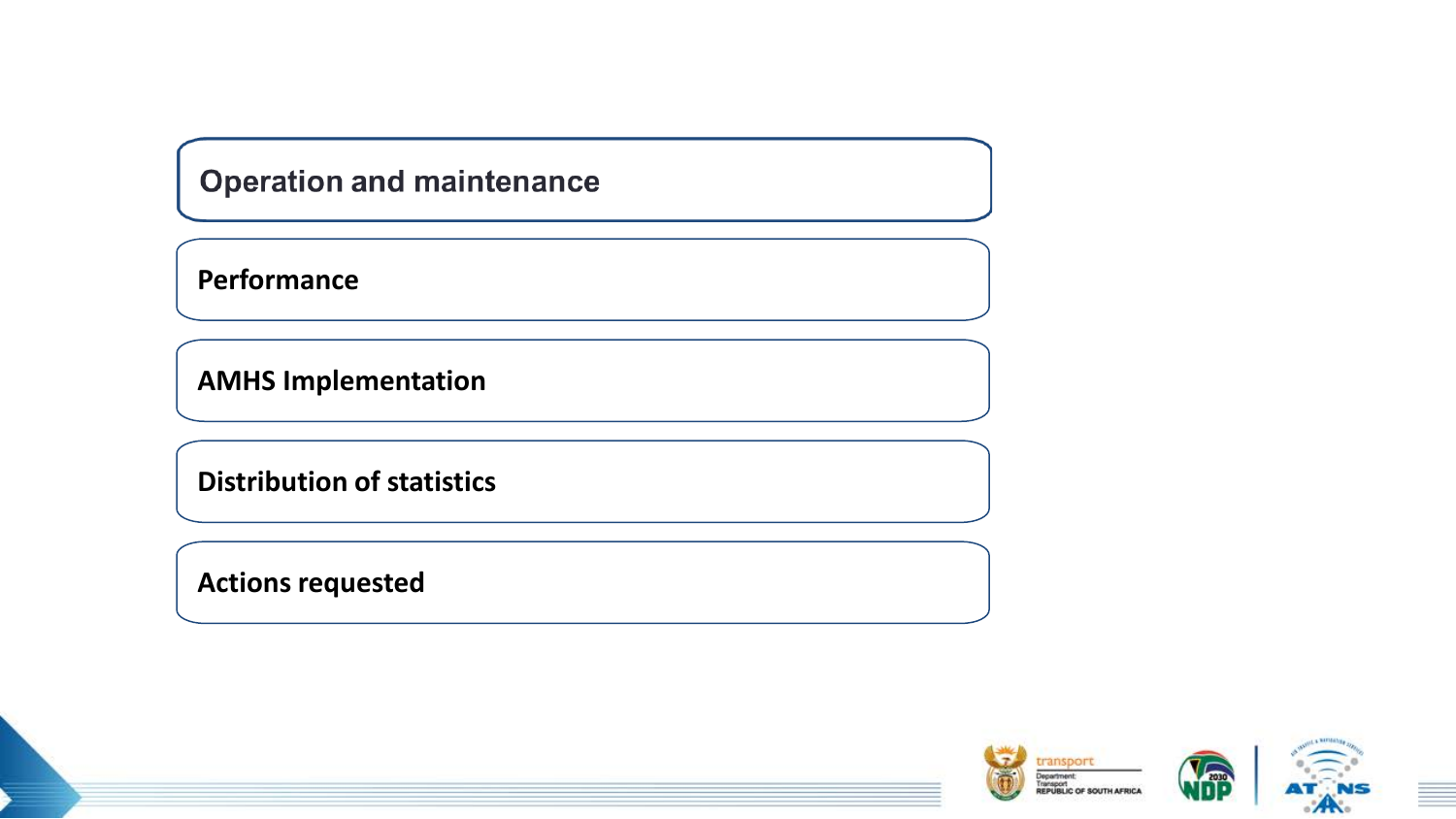# **Operation and maintenance**

- **FRC Calls recorded**  $\bullet$
- Yearly comparative recorded calls
- Trends and challenges
- **Network interconnectivity**  $\bullet$

# Performance

- **Network availability**
- **Services Availabilities**  $\bullet$
- Yearly comparative availabilities

![](_page_3_Picture_9.jpeg)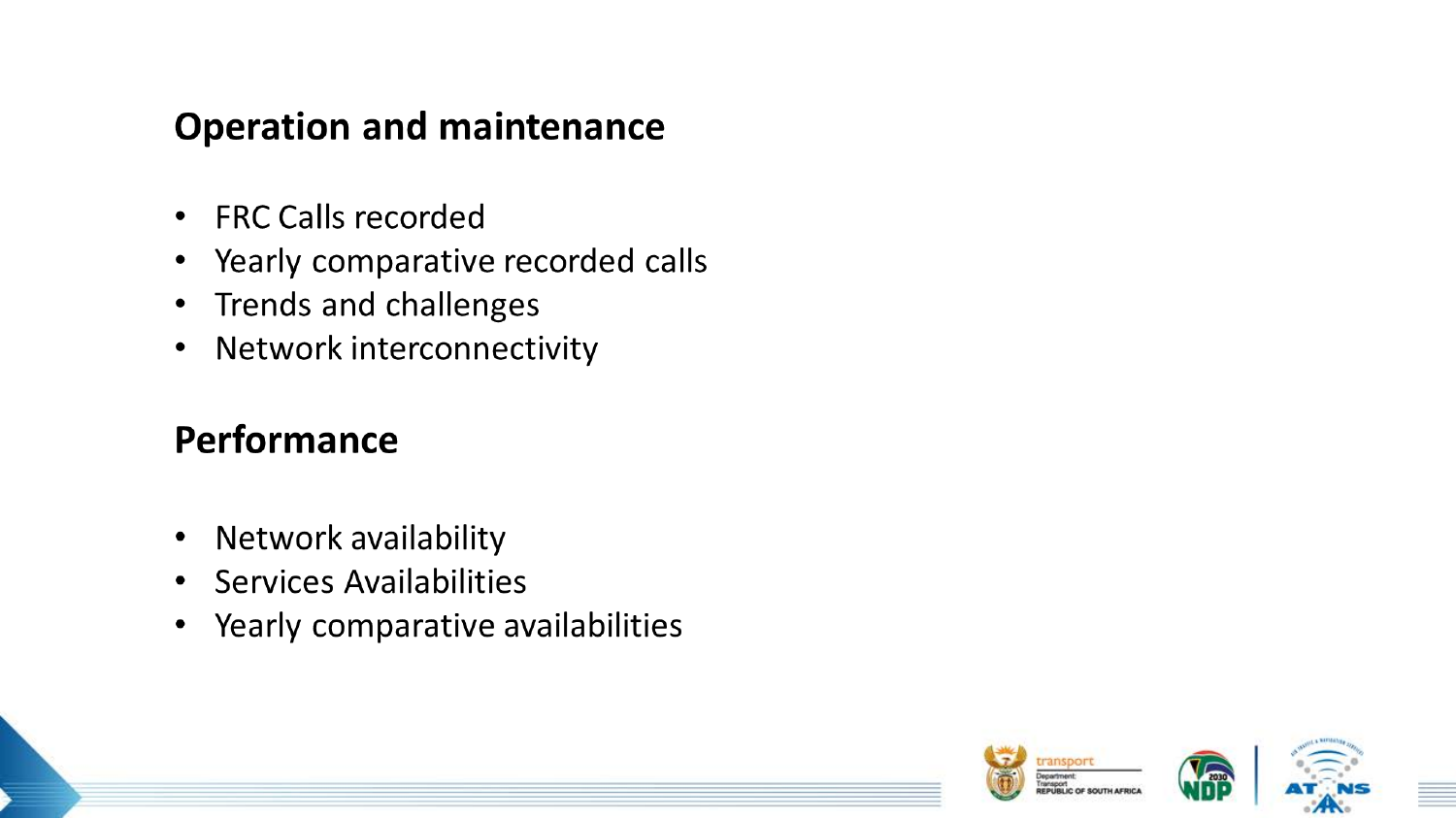• This report presents the operational performance and maintenance of the SADC VSAT2 network for the period April 2019 to March 2021.

• The report covers the availability of all services provided by the network, and these are measured against the agreed SLAs.

• Furthermore, the robustness of the maintenance strategy implemented by ATNS is reflected in the summary of trends observed throughout the reporting period and the statistics of incident reports received through the ATNS Fault Reporting Centre (FRC).

• The FRC is located at the Johannesburg ACC and provides a 24 hr remote service for reporting and resolution of faults.

![](_page_4_Picture_4.jpeg)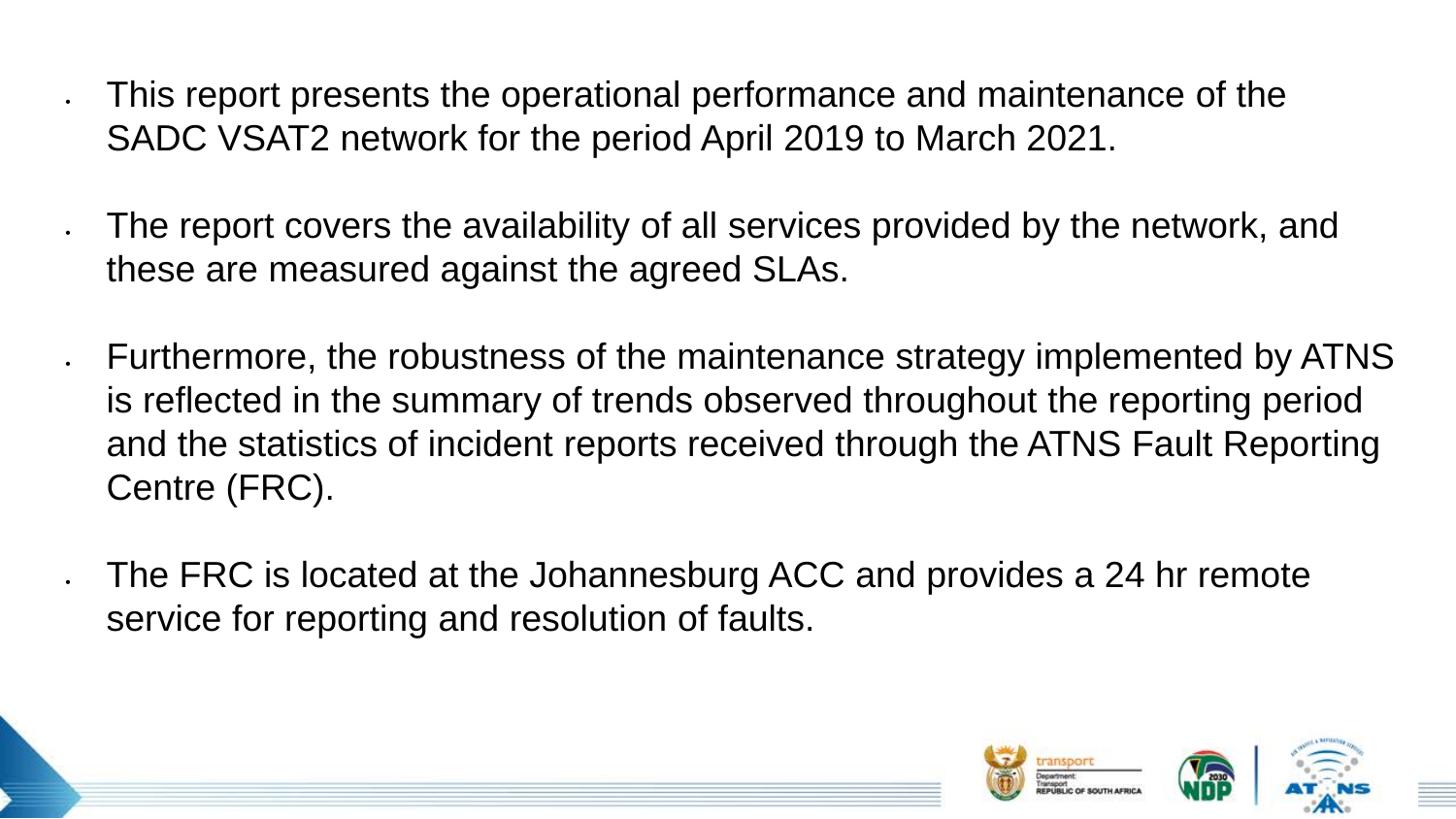The successful maintenance -- continuous commitment and assistance of the SADC member States and their personnel.

 The worldwide pandemic posed challenges to the Network and the skills obtained by all States' participants at the ATA training proved to be fruitful in order to ensure that the reported faults were dealt with timeously.

 Timely on-site response by ATNS personnel remains vital to the successful maintenance of the Network. Travel restrictions and COVID protocols at the Different States restricted the movement of ATNS personnel to do site visits

![](_page_5_Picture_3.jpeg)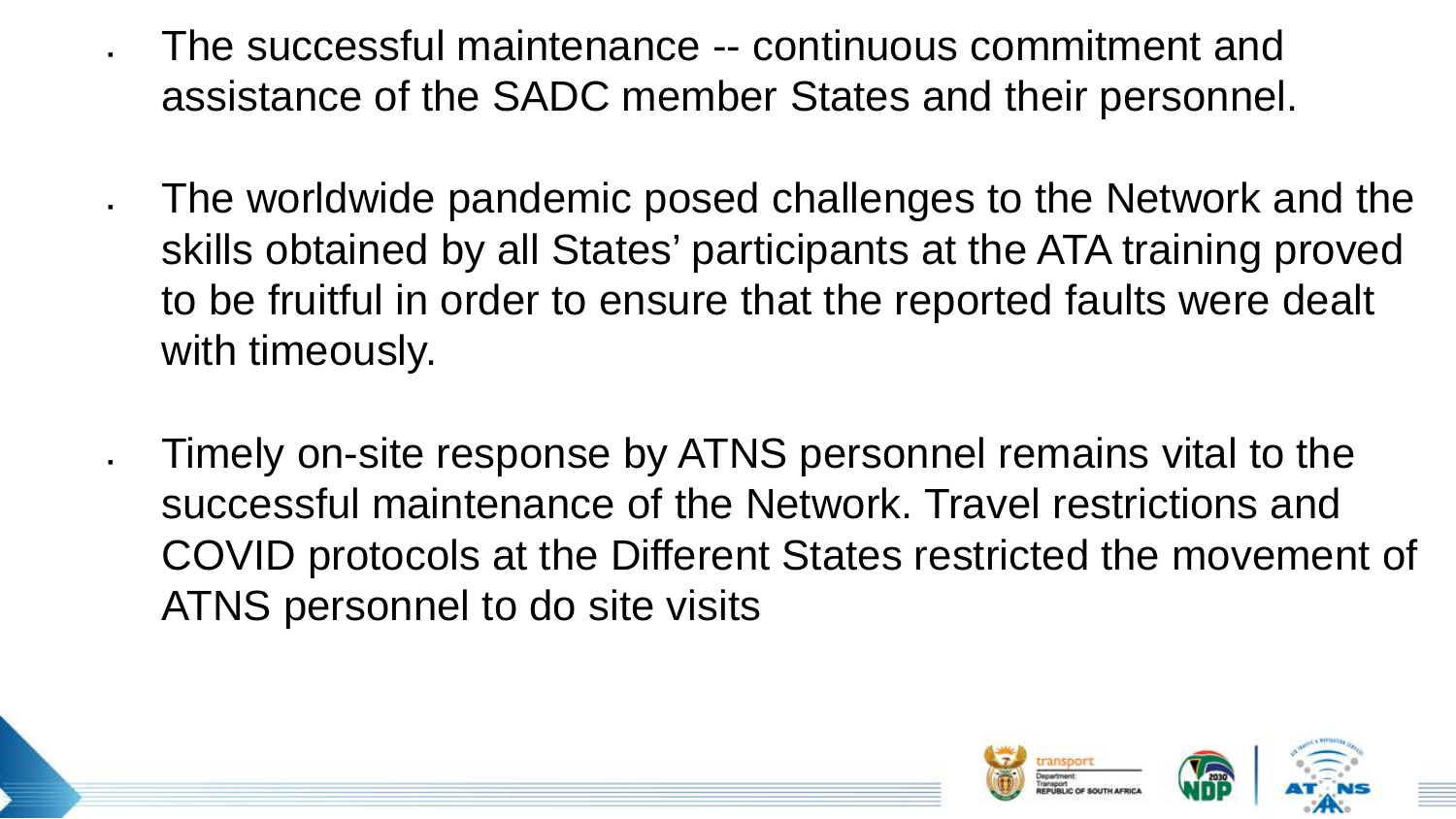• This function was performed by the local Staff during the respective lockdowns. Remote preventative activities was scheduled and coordinated between ATNS and Staff to keep the terminals operating and restored where failures were detected.

• With the lifting of travel bans and ease of COVID restrictions ATNS personnel are able to travel to some sites which were identified during the latest remote preventative maintenance activities, bringing those terminals to full redundant operations.

It should be noted that now, more than before assistance is required with the issuance of LOI's, VISAS, some customs processes and site access permits required by some authorities. These factors remain a risk to quick on-site response and availability of spares.

![](_page_6_Picture_3.jpeg)

![](_page_6_Picture_4.jpeg)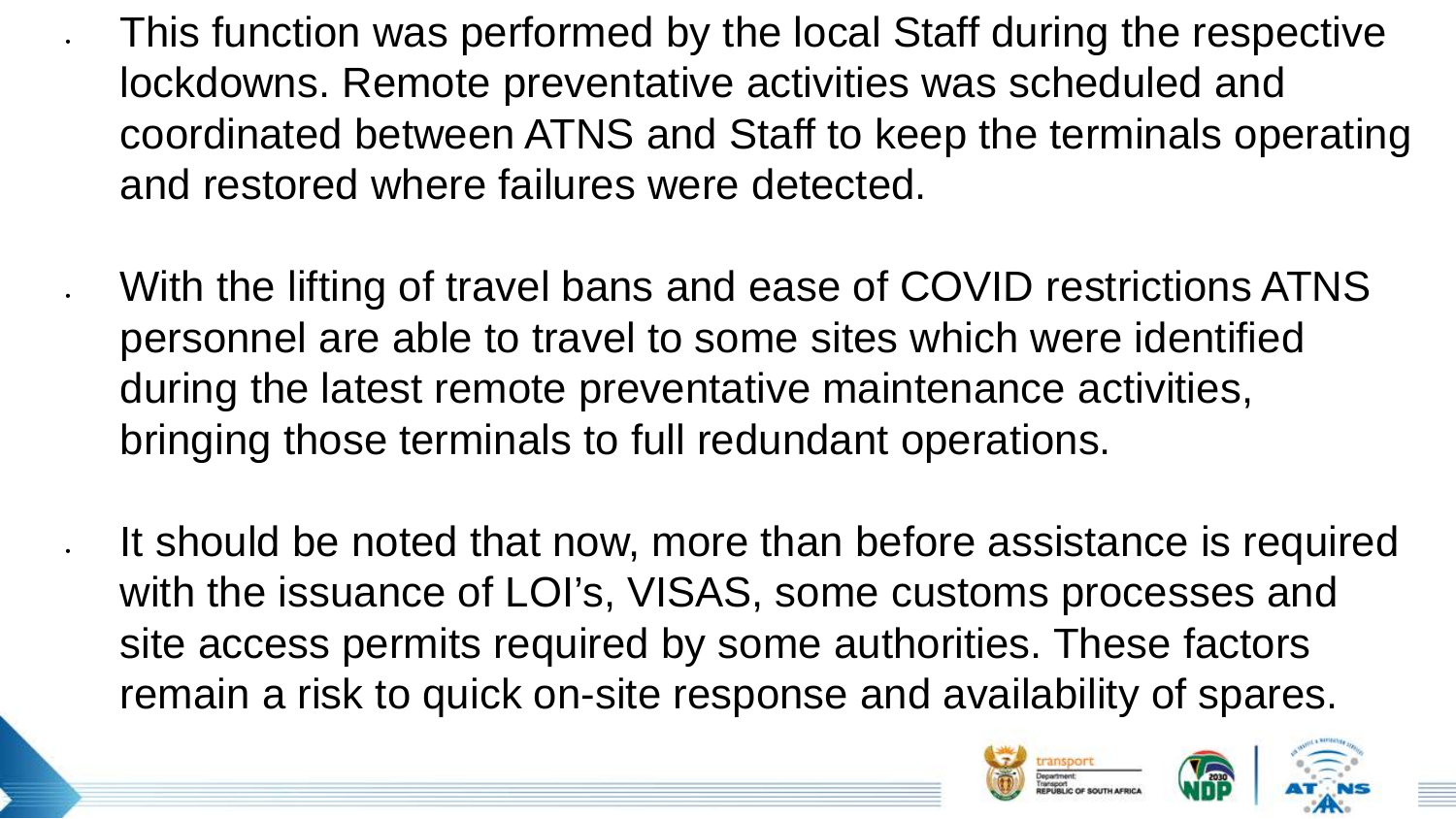## SADC **FRC faults reported (Apr 2019 to March 2020)**

#### **Total: FRC** = 179

|              | Apr         | May | Jun | Jul | Aug | <b>Sept</b> | Oct | <b>Nov</b> | <b>Dec</b>   | Jan | Feb | Mar      | <b>Total</b> |
|--------------|-------------|-----|-----|-----|-----|-------------|-----|------------|--------------|-----|-----|----------|--------------|
| <b>FRC</b>   | 10          | 13  | 9   | 13  | 16  | 22          | 27  | 18         | 10           | 20  | 14  |          | 179          |
| Corrective   | b           |     | b   |     | 10  | 13          | 20  | 15         | 8            | 14  | 13  | b        | 121          |
| Preventative | $\mathbf 0$ |     |     |     |     | 4           |     |            | $\mathbf{0}$ | 0   |     | $\Omega$ | 11           |
| External     | 4           |     | ി   |     |     |             | ◠   |            | ∍            | b   |     |          | 47           |

Corrective – 121 Preventative -11  $External$   $-47$ 

![](_page_7_Picture_4.jpeg)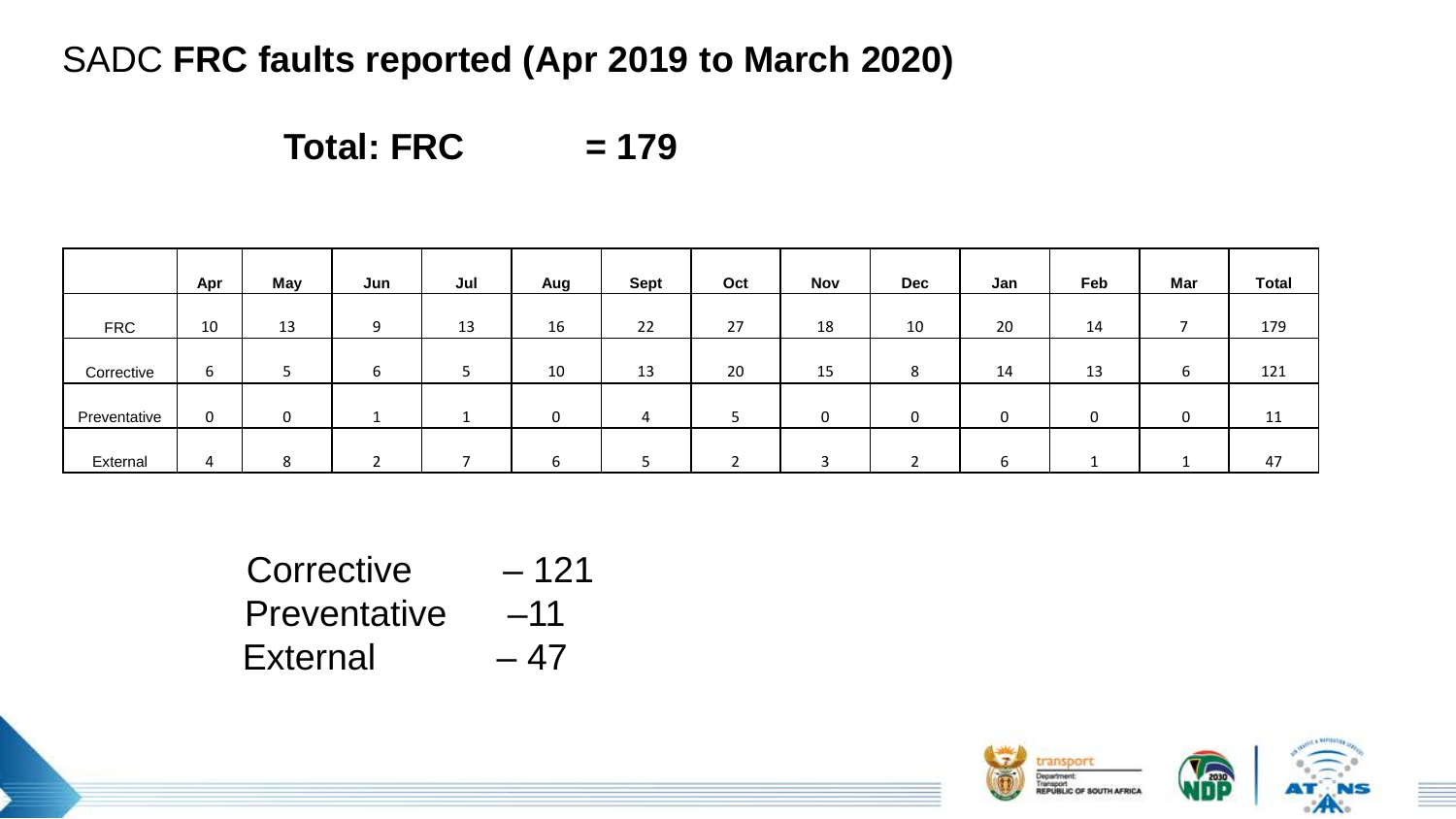#### SADC **FRC faults reported (Apr 2020 to March 2021)**

 $Total: FRC = 118$ 

|              | Apr    | May | Jun | Jul | Aug | <b>Sept</b> | Oct | <b>Nov</b> | <b>Dec</b> | Jan | Feb | Mar | <b>Total</b> |
|--------------|--------|-----|-----|-----|-----|-------------|-----|------------|------------|-----|-----|-----|--------------|
|              |        |     |     |     |     |             |     |            |            |     |     |     |              |
| <b>FRC</b>   | 8      | 6   | 11  | 9   | 8   | 16          | 11  |            | 14         | 11  | 4   | 13  | 118          |
| Corrective   | 5      | 5   | 9   |     | 6   | 10          | 8   | 4          | 5          | b   | 4   | 5   | 73           |
| Preventative | 0      | 0   | 0   |     | 0   | 0           |     | 0          | 0          |     | 0   | 5   |              |
| External     | ົ<br>د |     |     |     |     | 6           |     |            | 9          |     |     | b   | 40           |

Corrective – 73 Preventative –5  $External$   $-40$ 

![](_page_8_Picture_4.jpeg)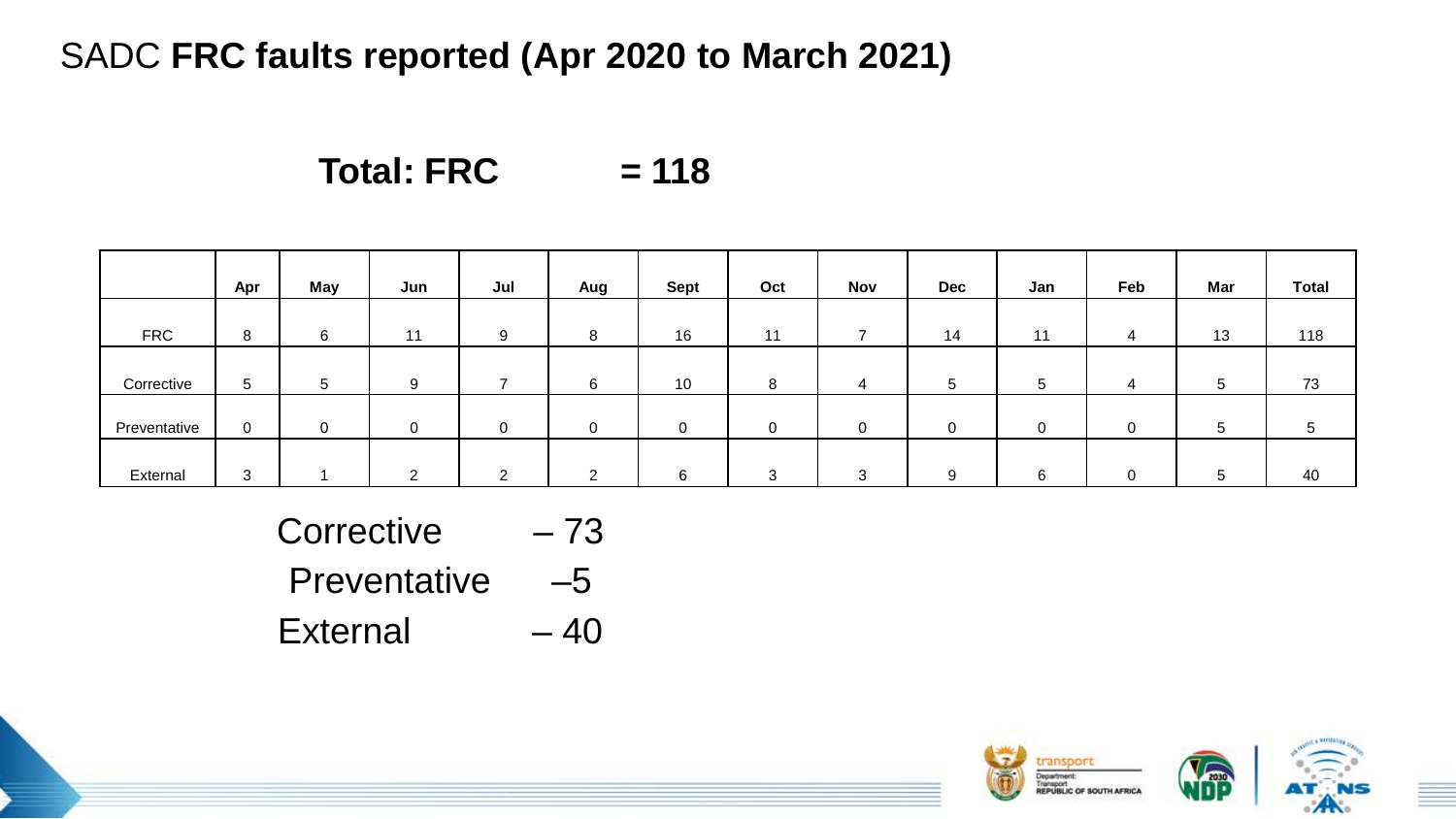#### **Yearly comparative FRC reported call totals**

| Year  | 2013 | 2014 | 2015 | 2016 | 2017 | 2018 | 2019 | 2020 | 2021 |
|-------|------|------|------|------|------|------|------|------|------|
|       |      |      |      |      |      |      |      |      |      |
| Total | 136  | 210  | 248  | 162  | 128  | 148  | 163  | 172  | 118  |

![](_page_9_Picture_2.jpeg)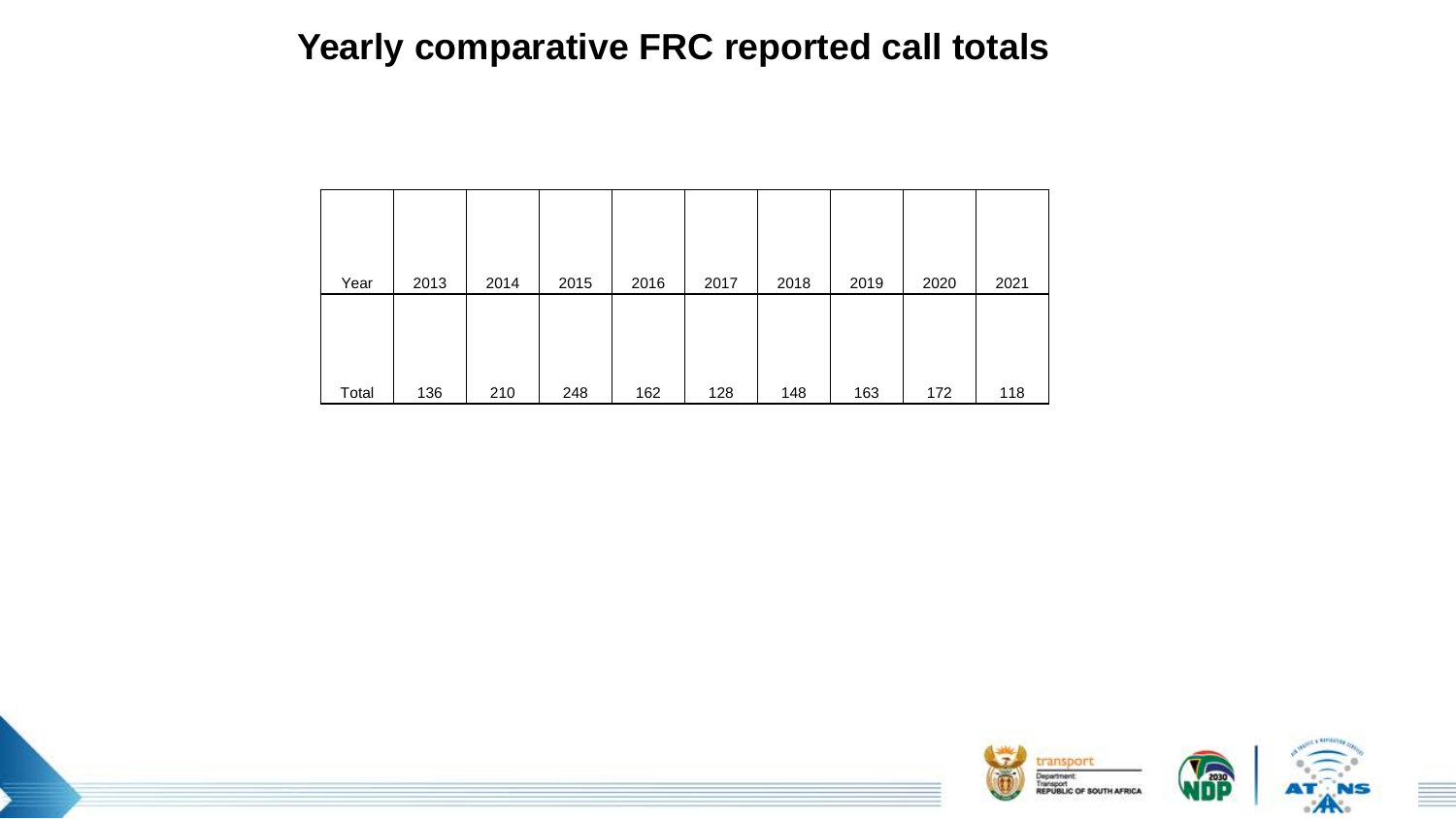# **Trends**

• RF Switches, FPS's and RFT's were recorded as trend failures. ATNS identified the same trends towards the end of the term of the previous contract before upgrade was concluded.

• Currently the failures are dealt with through the normal fault and spares management process.

• Should any new developments or trends arise, ATNS will follow the necessary processes to maintain the network to the previous and current standard.

![](_page_10_Picture_4.jpeg)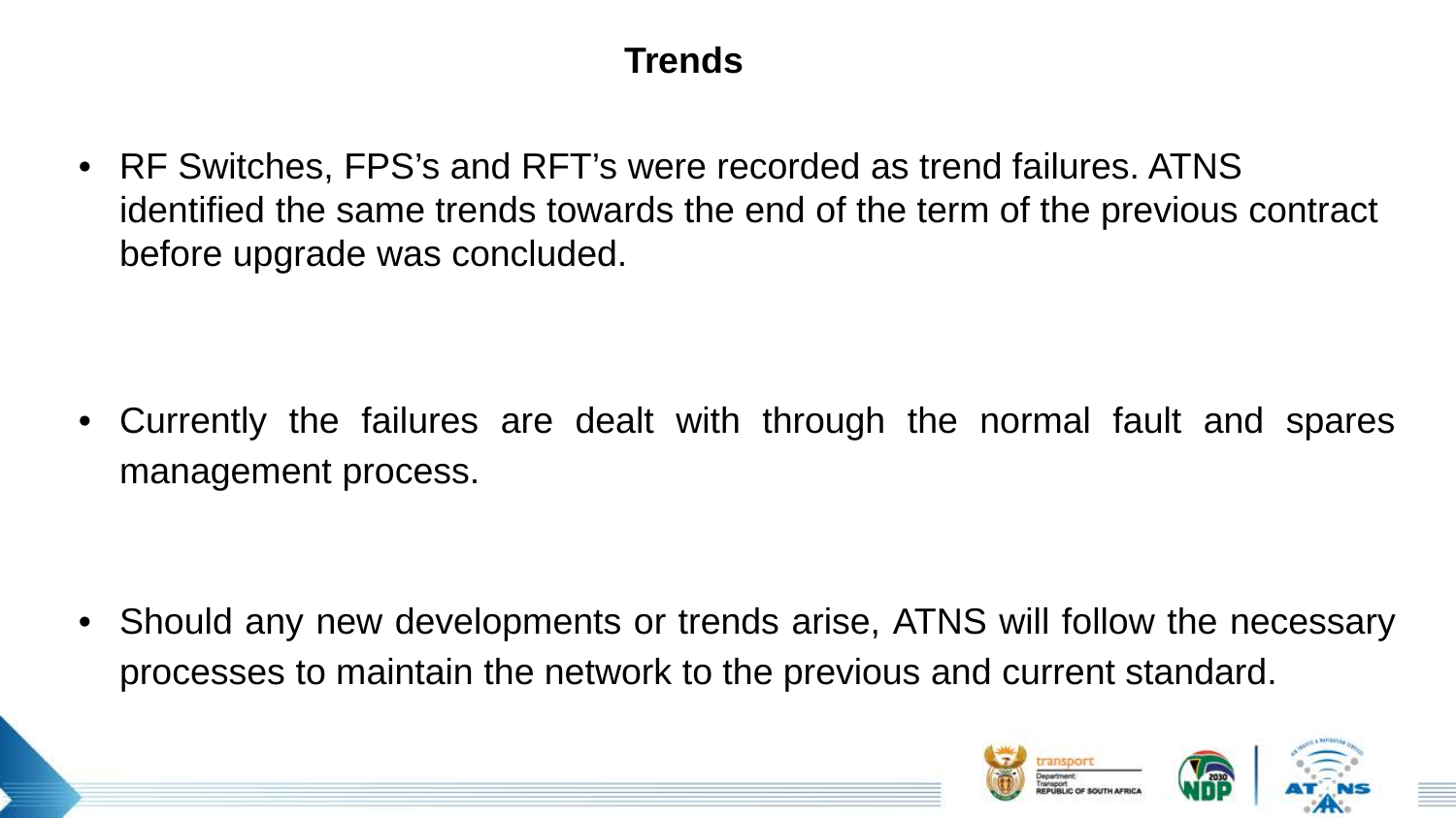# **Interoperability**

Seamless operations, interoperability and interconnectivity between VSAT networks in the AFI Region remains crucial and ATNS remains committed to implement the best practices as recommended by ICAO. The NAFISAT and SADC VSAT2 networks are fully integrated to ensure continuation of seamless operation by being fully interconnected and interoperable on level 1.

![](_page_11_Picture_2.jpeg)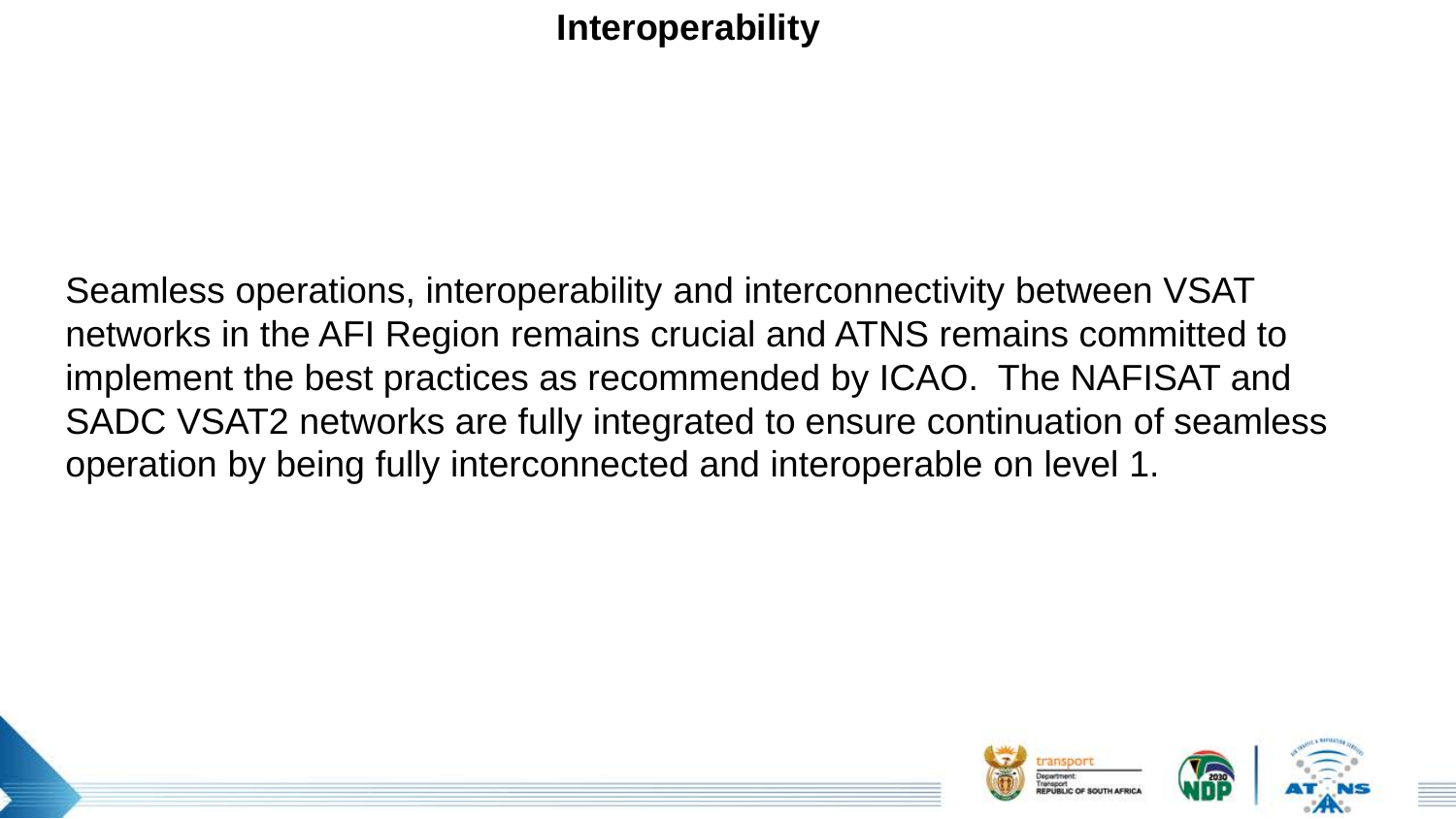# **Interoperability**

At present interconnectivity between AFISNET and SADC is achieved on level 3 through baseband equipment. These connections have been problematic for a while now and reached a point where some of the services have failed. These are AFTN services to Brazzaville.

ATNS and ASECNA agreed to the platform for the links. The links will continue to be achieved through the DATUM 500L series. The multiplexers are now changed to the NETPERFORMER FAD and configuration for these FAD units have been agreed upon. Implementation is underway where the stations connecting to AFISNET will install cabling and configuration to enable connectivity to the DATUM modems. Implementation and transition of services will then be coordinated between the affected State and ASECNA.

![](_page_12_Picture_3.jpeg)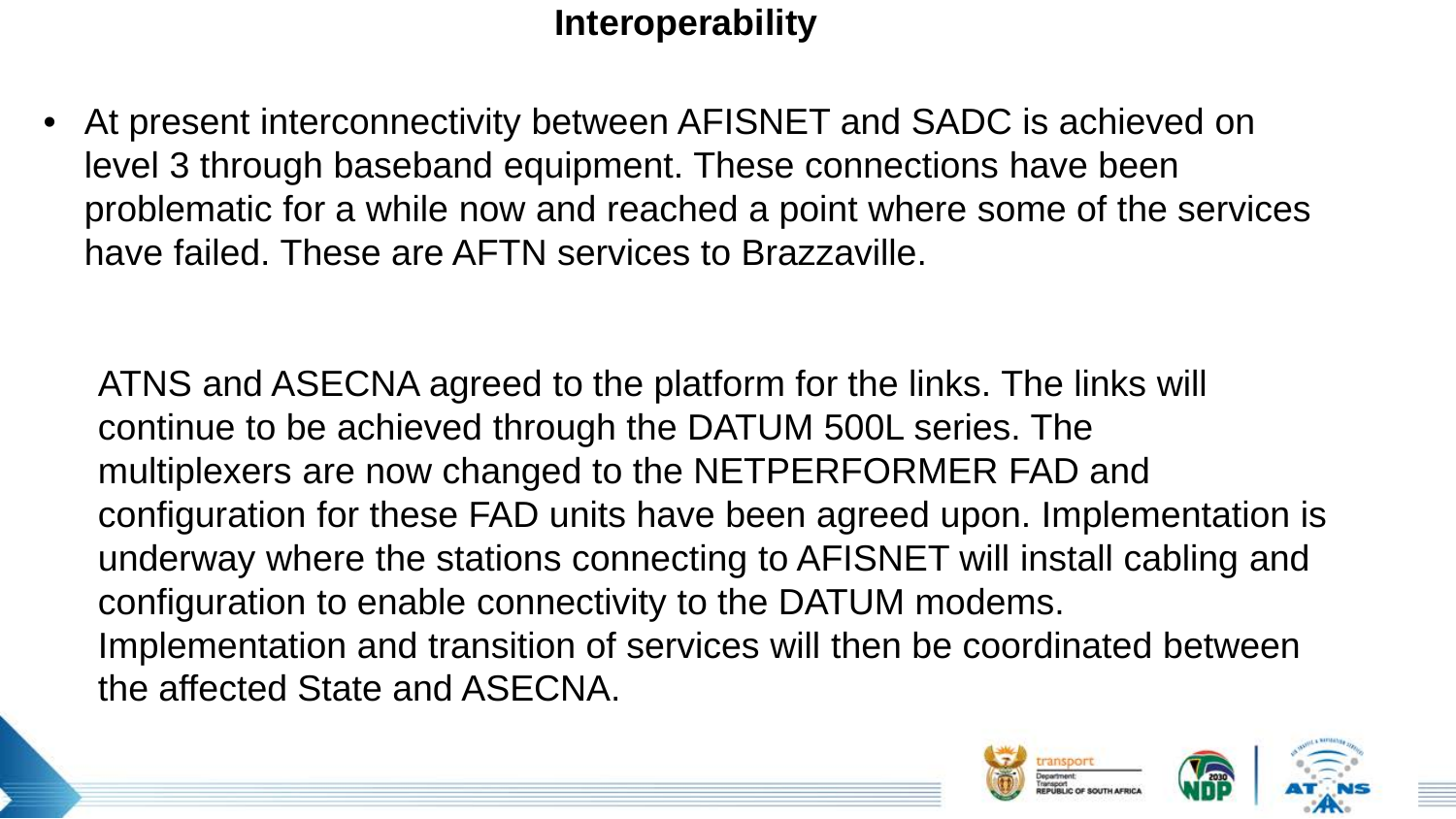#### The availability of these links and services are recorded as follows:

|                      | Network | <b>AFTN</b> | ATS/DS |
|----------------------|---------|-------------|--------|
| Luanda/Accra         | 100,00% | 98,5        | 99,99  |
| Luanda/Abidjan       | 100,00% |             | 98,5   |
| Luanda/Brazzaville   | 100,00% | 98,5        | 90,87  |
| Luanda/Dakar         | 100,00% |             | 99,96  |
| Kinshasa/Brazzaville | 99,97%  | 98,5        | 98,5   |
|                      |         |             |        |

- AVE 99,99% 98,50 97,56
- The achieved availability of the links; i.e. level 1 and 2 are within specification above 99.9%
- The availability of the voice circuits is 97.56%
- The availability of the AFTN services are deteriorating and are operating below acceptable levels at 98.5%

![](_page_13_Picture_6.jpeg)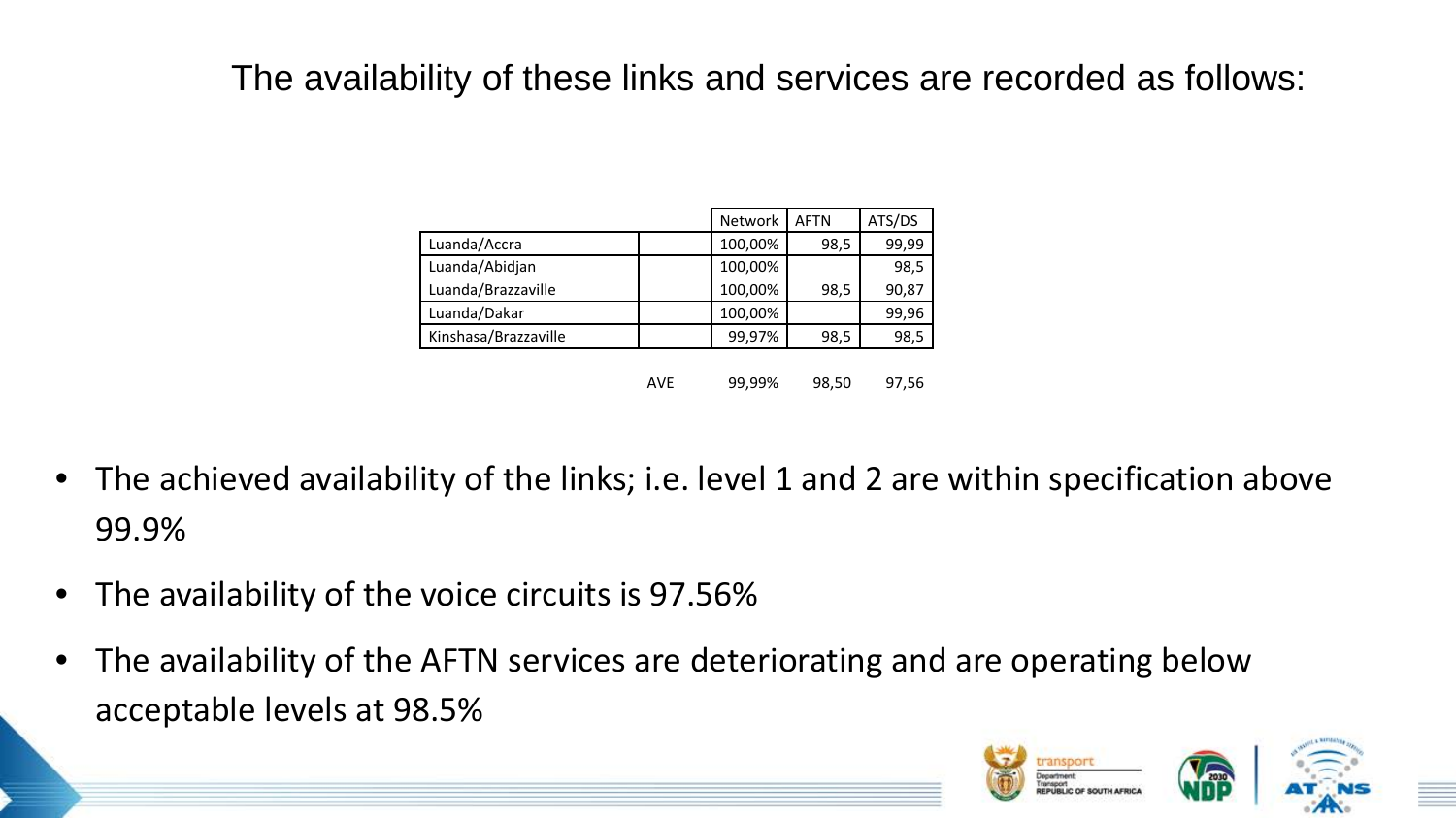## AMHS service implementation is currently as per below

|             |                     |                | <b>Active Yes</b> |                                          |
|-------------|---------------------|----------------|-------------------|------------------------------------------|
| <b>SADC</b> | Site 1/HP SW        | Site 2 / HP SW | /No               | <b>REMARKS</b>                           |
|             | Lusaka              | <b>JHB</b>     | Y                 |                                          |
|             | Kinshasa            | JHB            | <b>Active IP</b>  | 10.43.40.207 AFTN IP / SERV 10,43,40,40  |
|             | Entebbe             | JHB            | Υ                 |                                          |
|             | Manizni             | <b>JHB</b>     | V                 |                                          |
|             | Lilongwe            | <b>JHB</b>     | Test              |                                          |
|             | Gaborone            | <b>JHB</b>     | v                 |                                          |
|             | <b>Windhoek WX</b>  | <b>JHB</b>     | <b>Test</b>       | Erros IWXXM service                      |
|             | <b>Windhoek CAD</b> | JHB            | Y                 | CAD Backup line VSAT temp GW 10.11.75.65 |
|             | <b>Windhoek CAD</b> | <b>JHB</b>     | Y                 | Cad backuo 8Dec 2020 solution            |
|             | Plaicance           | <b>JHB</b>     | Configured        | Site will adz ready, covid               |
|             | <b>Mogadishu</b>    | Johannesburg   | <b>Test</b>       | suplier conf issue, will adz ready       |
|             |                     |                |                   |                                          |

![](_page_14_Picture_2.jpeg)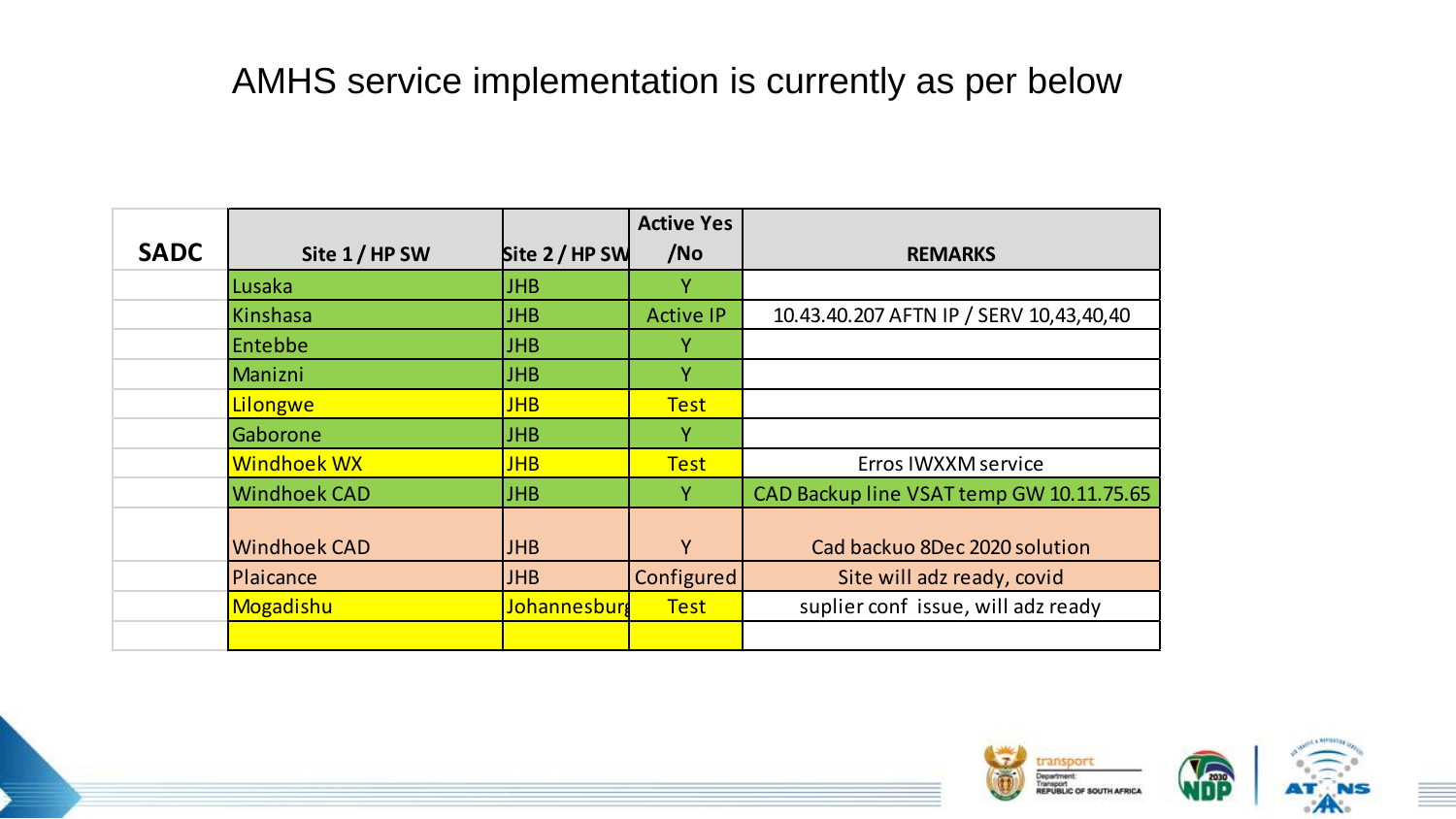#### Network availability (April2019 to March2020)

|       |       |       |       | NETWORK AVAILABILITY |       |       |            |            |       |       |       |
|-------|-------|-------|-------|----------------------|-------|-------|------------|------------|-------|-------|-------|
| Apr   | May   | Jun   | Jul   | Aug                  | Sep   | Oct   | <b>Nov</b> | <b>Dec</b> | Jan   | Feb   | Mar   |
| 99.99 | 99.97 | 99.99 | 99.98 | 100                  | 99.84 | 99.94 | 100        | 99.99      | 99.98 | 99.98 | 99.98 |

**Average = 99.97%**

### Network availability (April2020 to March2021)

|       |       |       |     | <b>NETWORK AVAILABILITY</b> |       |       |     |            |     |     |     |
|-------|-------|-------|-----|-----------------------------|-------|-------|-----|------------|-----|-----|-----|
| Apr   | May   | Jun   | Jul | Aug                         | Sep   | Oct   | Nov | <b>Dec</b> | Jan | Feb | Mar |
| 99.99 | 99.99 | 99.98 | 100 | 100                         | 99.88 | 99.99 | 100 | 100        | 100 | 100 | 100 |

**Average = 99.98%**

![](_page_15_Picture_6.jpeg)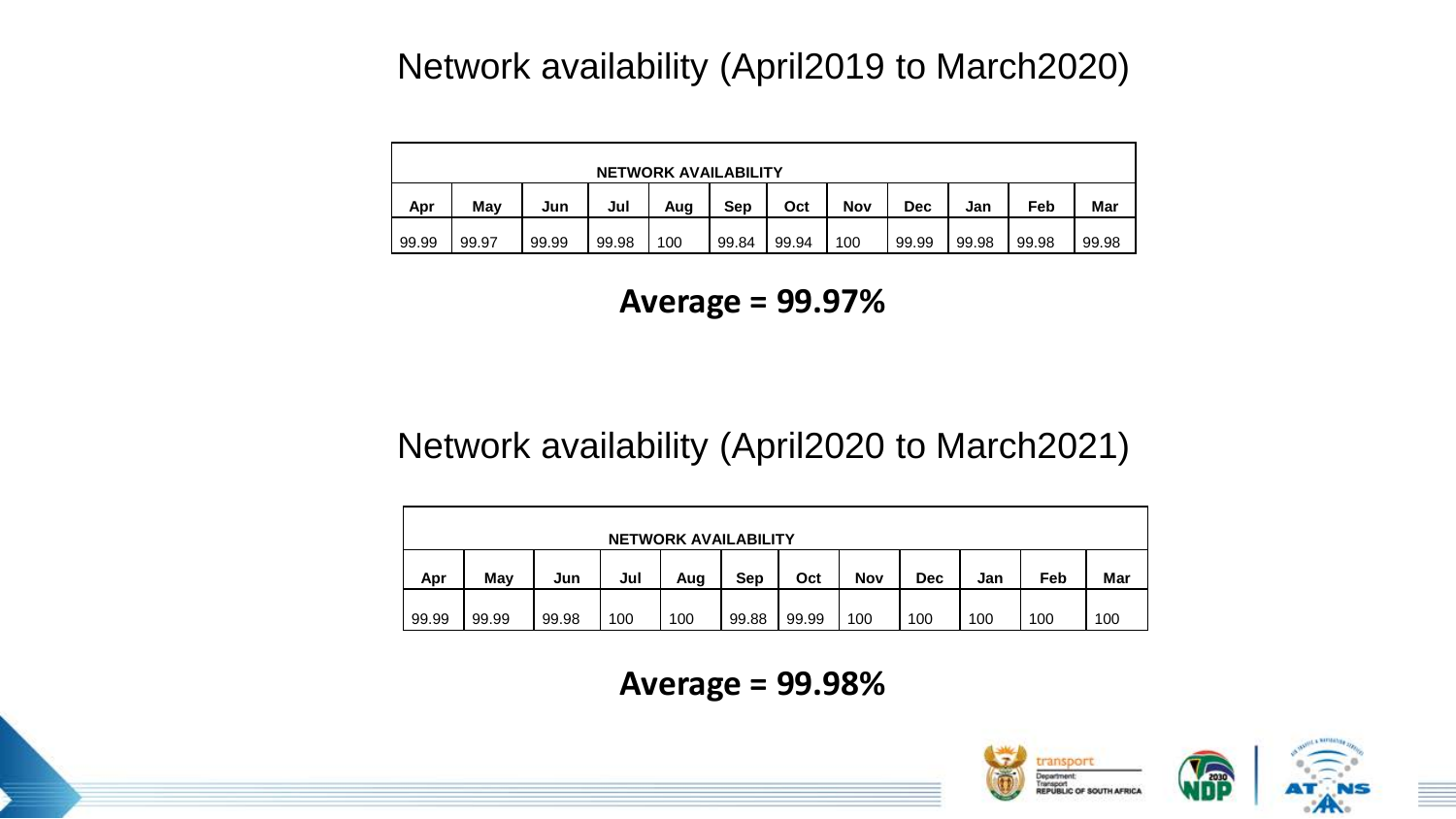#### MMC AVAILABILITY (April2019 to March 2020)

|     |                                                                                         |     |     |     |     | <b>MMC AVAILABILITY</b> |     |     |     |     |     |  |  |  |
|-----|-----------------------------------------------------------------------------------------|-----|-----|-----|-----|-------------------------|-----|-----|-----|-----|-----|--|--|--|
| Apr | Feb<br>Mar<br>May<br><b>Nov</b><br><b>Dec</b><br>Oct<br>Jul<br>Sep<br>Jan<br>Jun<br>Aug |     |     |     |     |                         |     |     |     |     |     |  |  |  |
| 100 | 100                                                                                     | 100 | 100 | 100 | 100 | 100                     | 100 | 100 | 100 | 100 | 100 |  |  |  |

**Average = 100%**

#### MMC AVAILABILITY (April2020 to March 2021)

|     |                                                                                  |  |  |  |  | <b>MMC AVAILABILITY</b> |  |  |  |  |  |  |  |  |
|-----|----------------------------------------------------------------------------------|--|--|--|--|-------------------------|--|--|--|--|--|--|--|--|
| Apr | Mar<br>Feb<br>Dec<br>May<br><b>Nov</b><br>Oct<br>Jul<br>Sep<br>Jan<br>Jun<br>Aug |  |  |  |  |                         |  |  |  |  |  |  |  |  |
| 100 | 100<br>100<br>100<br>100<br>100<br>100<br>100<br>99.93<br>100<br>99.98<br>99.91  |  |  |  |  |                         |  |  |  |  |  |  |  |  |

**Average = 99.99%**

![](_page_16_Picture_6.jpeg)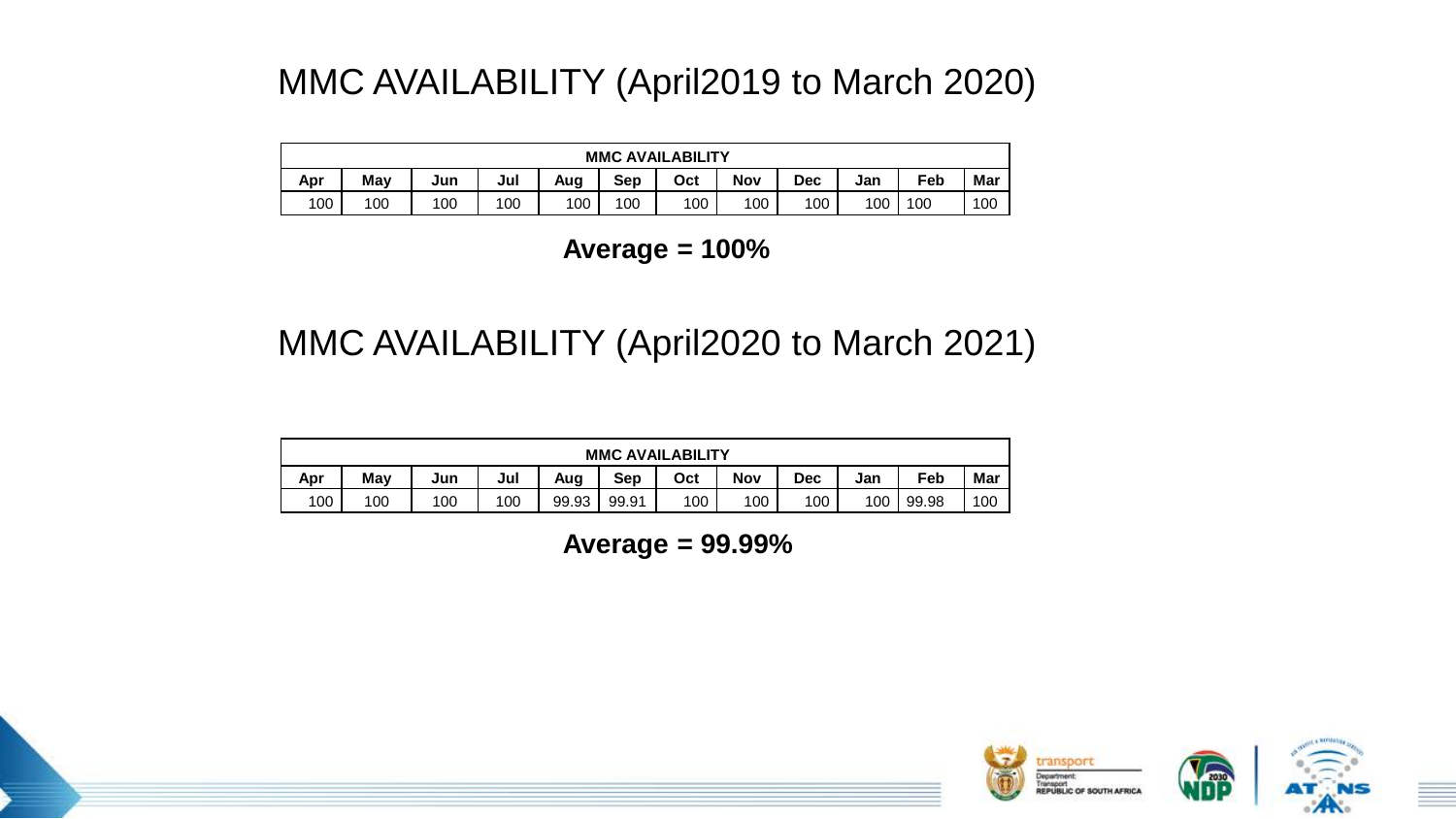AFTN circuit availability (April2019 to March2020)

|       |                                                                                                 |  |  |  |  | <b>AFTN CIRCUIT AVAILABILITY</b> |  |  |  |  |  |  |  |  |
|-------|-------------------------------------------------------------------------------------------------|--|--|--|--|----------------------------------|--|--|--|--|--|--|--|--|
| Apr   | Feb<br>Sep<br>Nov<br>Mar<br><b>Dec</b><br>Oct<br>Jul<br>Mav<br>Jan<br>Aug<br>Jun                |  |  |  |  |                                  |  |  |  |  |  |  |  |  |
| 99.99 | 99.96<br>99.97<br>99.88<br>99.87<br>99.90<br>99.98<br>99.75<br>99.56<br>99.91<br>99.96<br>99.77 |  |  |  |  |                                  |  |  |  |  |  |  |  |  |

**Average = 99.50%**

AFTN circuit availability (April2020 to March2021)

|       |                                                                                               |  |  | <b>AFTN CIRCUIT AVAILABILITY</b> |  |  |  |  |  |  |  |  |  |  |  |
|-------|-----------------------------------------------------------------------------------------------|--|--|----------------------------------|--|--|--|--|--|--|--|--|--|--|--|
| Apr   | Feb<br><b>Dec</b><br>Mar<br>Sep<br><b>Nov</b><br>Oct<br>May<br>Jul<br>Jun<br>Aug<br>Jan       |  |  |                                  |  |  |  |  |  |  |  |  |  |  |  |
| 98.83 | 99.72<br>100<br>99.91<br>99.78<br>99.98<br>99.99<br>99.91<br>99.98<br>97.82<br>99.94<br>97.17 |  |  |                                  |  |  |  |  |  |  |  |  |  |  |  |

**Average = 99.42%**

![](_page_17_Picture_6.jpeg)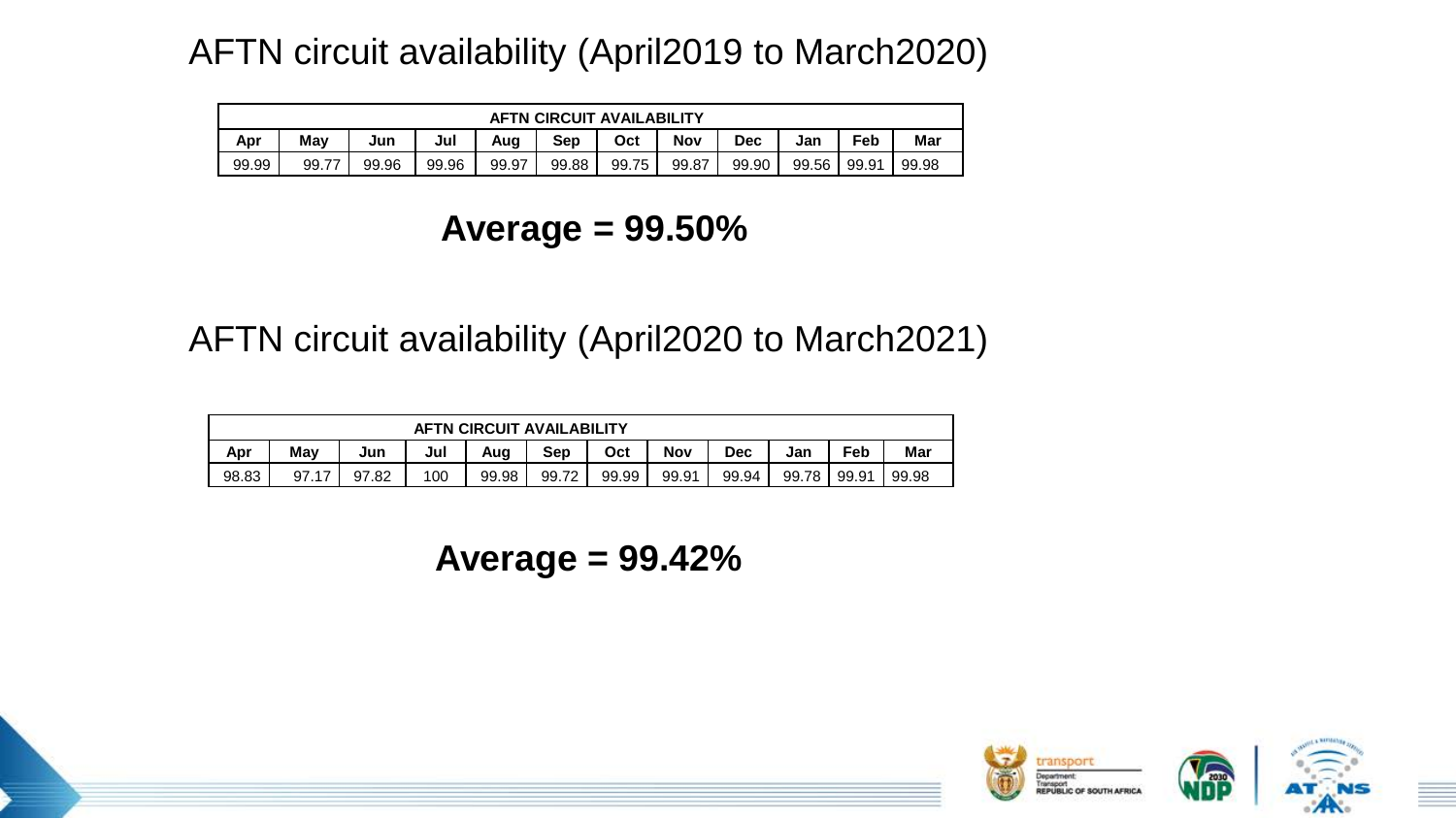#### ATS/DS circuit availability (April2019 to March2020)

|       |                                                                                                 |  |  |  | <b>ATS/DS CIRCUIT AVAILABILITY</b> |  |  |  |  |  |  |  |  |  |
|-------|-------------------------------------------------------------------------------------------------|--|--|--|------------------------------------|--|--|--|--|--|--|--|--|--|
| Apr   | Mar<br>Sep<br>Nov<br>Feb<br>May<br>Oct<br>Dec<br>Jul<br>Jan<br>Aug<br>Jun                       |  |  |  |                                    |  |  |  |  |  |  |  |  |  |
| 99.98 | 99.73<br>99.98<br>99.99<br>99.92<br>99.75<br>99.91<br>99.91<br>99.99<br>99.52<br>99.92<br>99.94 |  |  |  |                                    |  |  |  |  |  |  |  |  |  |

**Average =99.87%**

#### ATS/DS circuit availability (April2020 to March2021)

|       | <b>ATS/DS CIRCUIT AVAILABILITY</b> |       |       |       |       |       |       |            |       |     |       |  |  |
|-------|------------------------------------|-------|-------|-------|-------|-------|-------|------------|-------|-----|-------|--|--|
| Apr   | May                                | Jun   | Jul   | Aug   | Sep   | Oct   | Nov   | <b>Dec</b> | Jan   | Feb | Mar   |  |  |
| 97.80 | 94.66                              | 95.95 | 99.98 | 99.99 | 99.80 | 99.98 | 99.96 | 99.96      | 99.95 | 100 | 99.99 |  |  |

**Average = 99.00%**

![](_page_18_Picture_6.jpeg)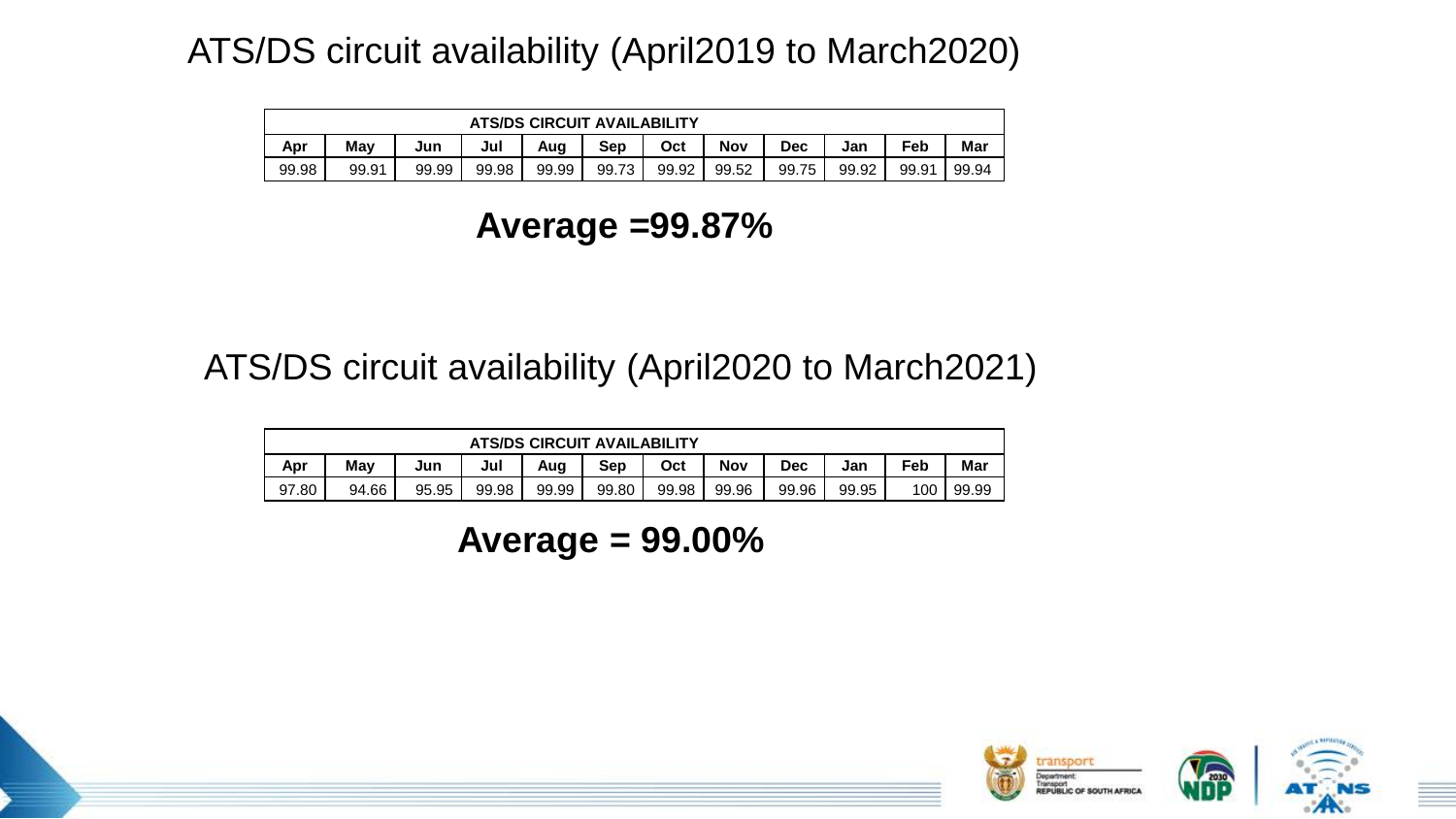#### AMHS circuit availability (April2019 to March2020)

|      | <b>AMHS</b><br><b>AVAILABILITY</b><br><b>CIRCUIT</b> |             |                  |       |       |                          |                                |                         |                    |                     |       |  |
|------|------------------------------------------------------|-------------|------------------|-------|-------|--------------------------|--------------------------------|-------------------------|--------------------|---------------------|-------|--|
| Apr  | May                                                  | Jun         | Jul              | Aug   | Sep   | Oct                      | <b>Nov</b>                     | <b>Dec</b>              | Jan                | Feb                 | Mar   |  |
| 8,33 | $\sim$<br>o, oz                                      | ົ່າ<br>∪,∪∪ | $\sim$<br>0, J J | 12,50 | 12,50 | 49<br>$\sim$<br><u>.</u> | $.2,50$ <sup>T</sup><br>$\sim$ | $\sim$<br>,50<br>$\sim$ | $\sim$<br>,49<br>▵ | $\sim$ $-$<br>.6.6. | 16.66 |  |

**Average = 11.80%**

#### AMHS circuit availability (April2020 to March2021)

|       | <b>AMHS CIRCUIT</b><br><b>AVAILABILITY</b> |       |       |       |       |       |            |            |       |       |       |  |
|-------|--------------------------------------------|-------|-------|-------|-------|-------|------------|------------|-------|-------|-------|--|
| Apr   | May                                        | Jun   | Jul   | Aug   | Sep   | Oct   | <b>Nov</b> | <b>Dec</b> | Jan   | Feb   | Mar   |  |
| 16.66 | 16.67                                      | 16.67 | 16.67 | 16.67 | 16.67 | 16.67 | 16.66      | 16.66      | 16.57 | 16.67 | 16.67 |  |

**Average = 16.66%**

![](_page_19_Picture_6.jpeg)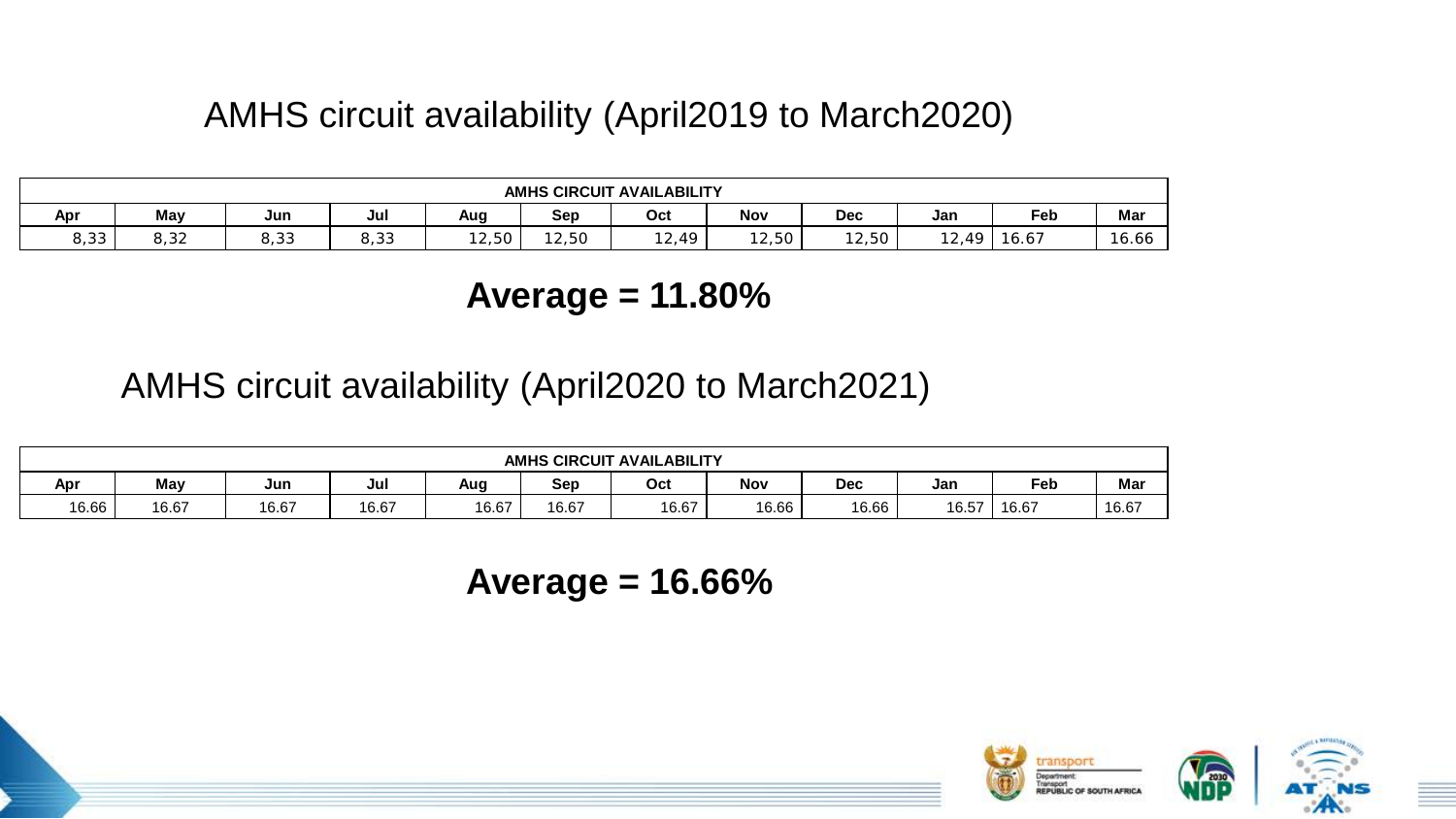#### **Data collected on Services (April 2019 to March 2020)**

Number of voice calls recorded since April 2019 to March 2020 = 536 983 Number of Bytes transmitted since April 2019 to March 2020 = 6,246,531,255

**Data collected on Services (April 2020 to March 2021**)

Number of voice calls recorded since April 2020 to March 2021 = 91 876 Number of Bytes transmitted since April 2020 to March 2021 = 351,755,162

![](_page_20_Picture_4.jpeg)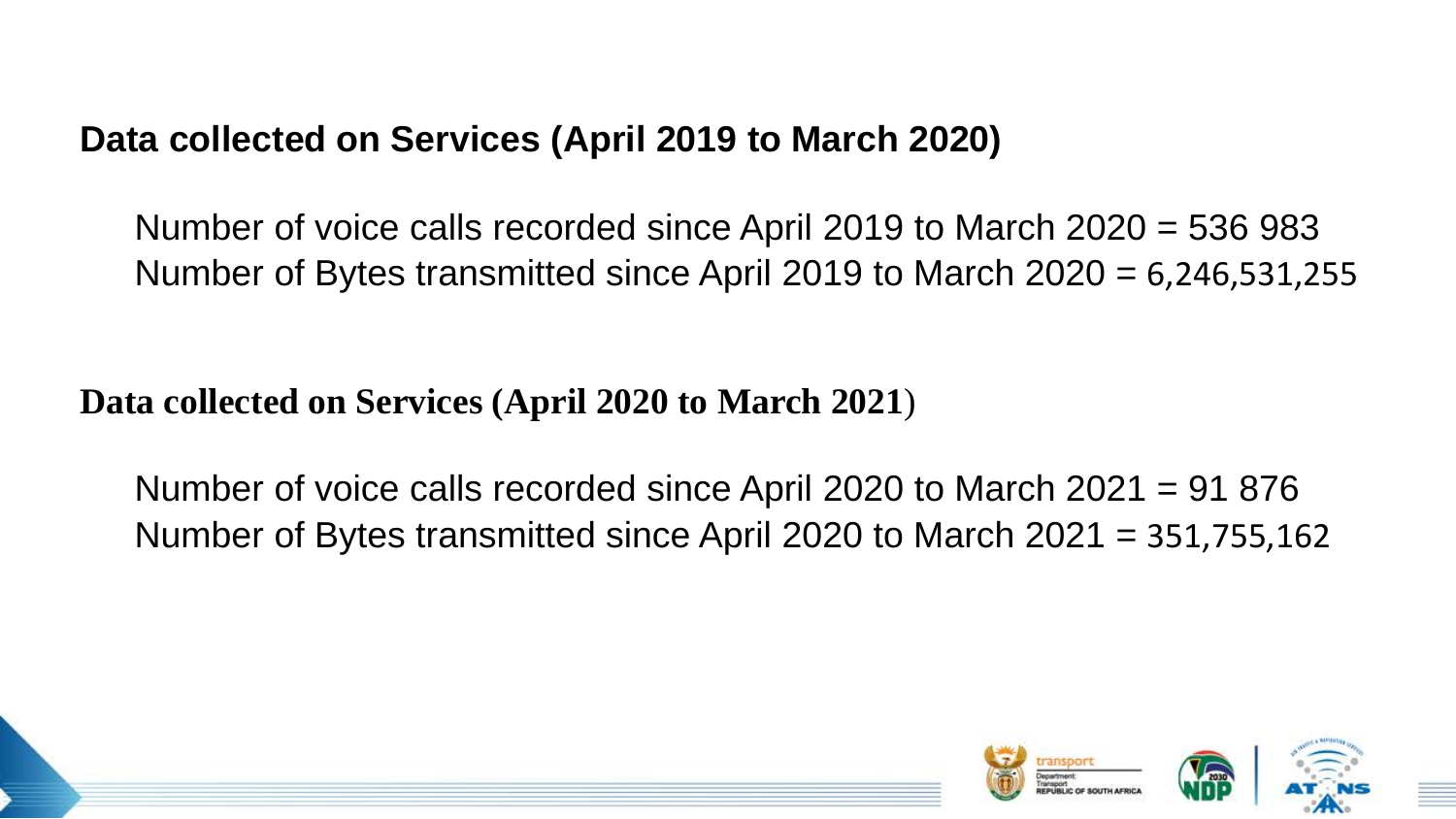#### Yearly Network availability

| Year    | ດ∧∢ດ<br>∠∪<br>∪ו | 2014 | 2015  | 2016          | 2017  | 2018  | 2019  | 2020  | 2021  |
|---------|------------------|------|-------|---------------|-------|-------|-------|-------|-------|
| Average | 99.94            | 99.9 | 99.93 | . a7<br>99.97 | 99.95 | 99.88 | 99.93 | 99.97 | 99.98 |

**Average = 99.94%**

#### Yearly AFTN availability

| Year    | ∩^י ∩<br>∠∪≀ | 2014  | 2015 | 2016  | 2017  | 2018               | 2019 | 2020  | 202 <sup>.</sup> |
|---------|--------------|-------|------|-------|-------|--------------------|------|-------|------------------|
| Average | 99.92        | 99.84 | 99.9 | 99.96 | 99.93 | <b>75</b><br>99.75 | 98.5 | 99.50 | 99.42            |

**Average = 99.64%**

#### Yearly ATS/DS availability

| Year    | מ 1∩מ<br><b>2010</b> | 2014            | 2015      | 2016  | 2017  | 2018  | 2019      | 2020  | 2021  |
|---------|----------------------|-----------------|-----------|-------|-------|-------|-----------|-------|-------|
| Average | 99.87                | 70<br>99.7<br>◡ | 99.9<br>a | 99.94 | 99.91 | 99.66 | 98.4<br>4 | 99.87 | 99.00 |

**Average = 99.59%**

![](_page_21_Picture_9.jpeg)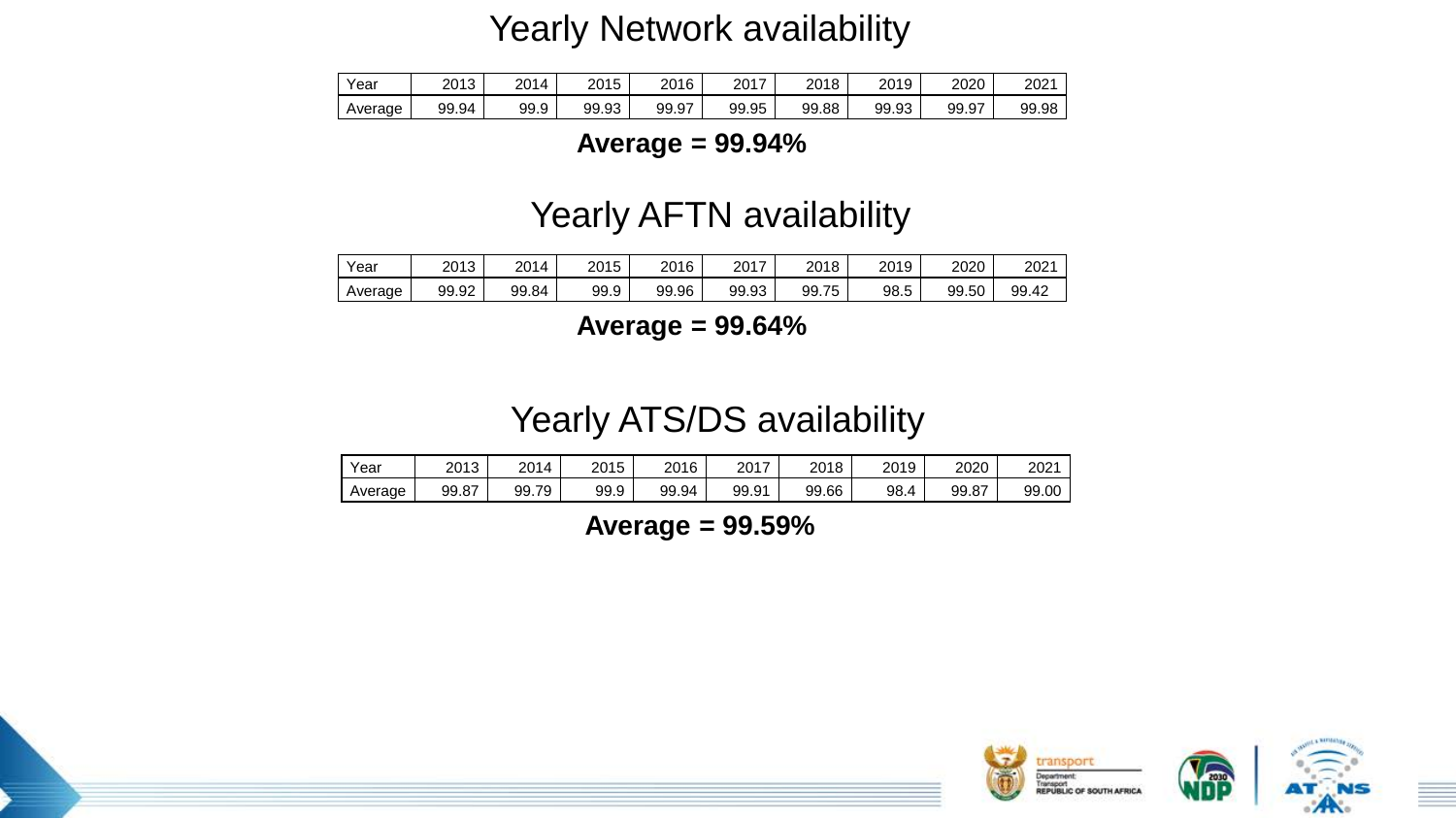## **Distribution of statistics**

- Distribution of statistics is done on a monthly basis.
- Statistics are published monthly on the ATNS website for State Members to view. Member states receive an e-mail alert that the statistics are available on the website.
- ATNS continuous to provide the level 4 statistics as required from ICAO on a monthly basis.

![](_page_22_Picture_4.jpeg)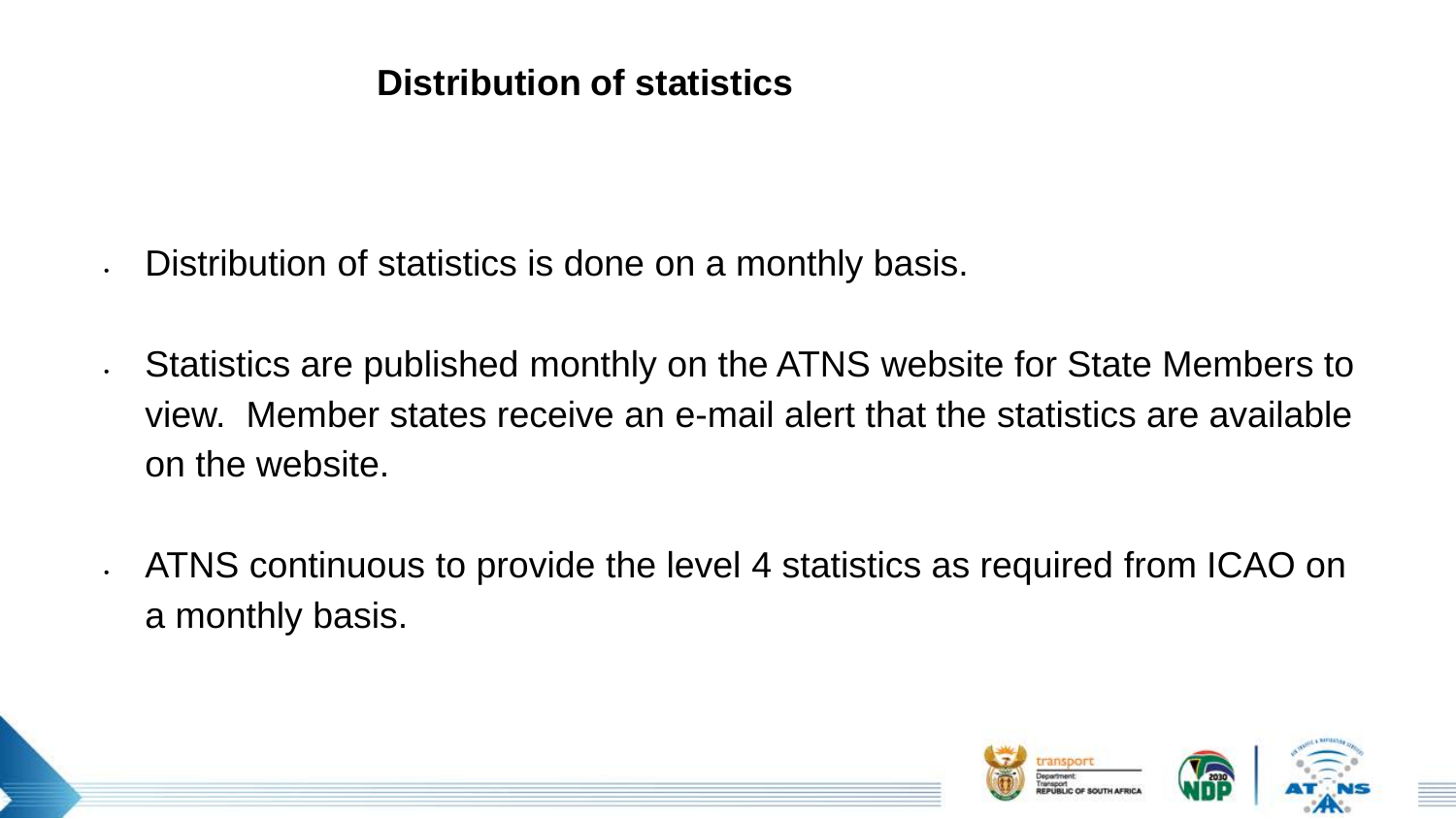# **ACTION TO BE TAKEN BY THE MEETING**

The meeting is invited to take note of the above information. More information on specifics will be made available upon request.

States are requested to submit the statistics recorded on the level 4 template to ATNS for the completion of the document to be sent to ICAO.

Relevant States are requested to assist in timeously supplying Letters of Invitation and all States are requested to assist in resolving difficulties experienced at the respective customs for the clearing and releasing of equipment and spares as well as the facilitation to access the site during maintenance.

![](_page_23_Picture_4.jpeg)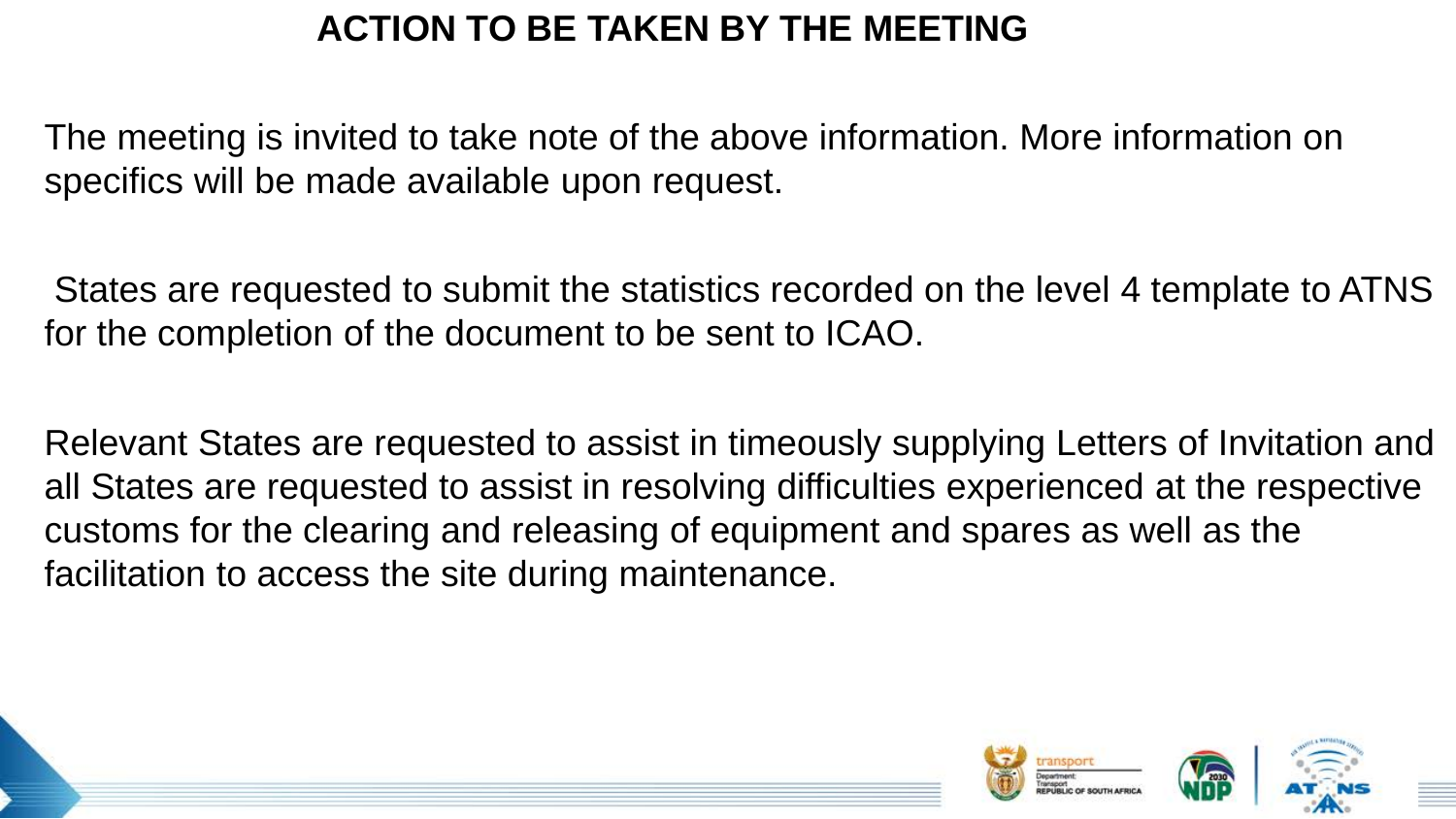# **ACTION TO BE TAKEN BY THE MEETING**

States are encouraged to implement AMHS services as per the ICAO block Upgrades and the network proposed design.

States are reminded to follow the fault reporting procedure and report all SADC network faults to the ATNS FRC on +27 11 928 6477 or [frc@atns.co.za](mailto:frc@atns.co.za) and to copy to the Manager Technical Support [ruip@atns.co.za](mailto:ruip@atns.co.za)

![](_page_24_Picture_3.jpeg)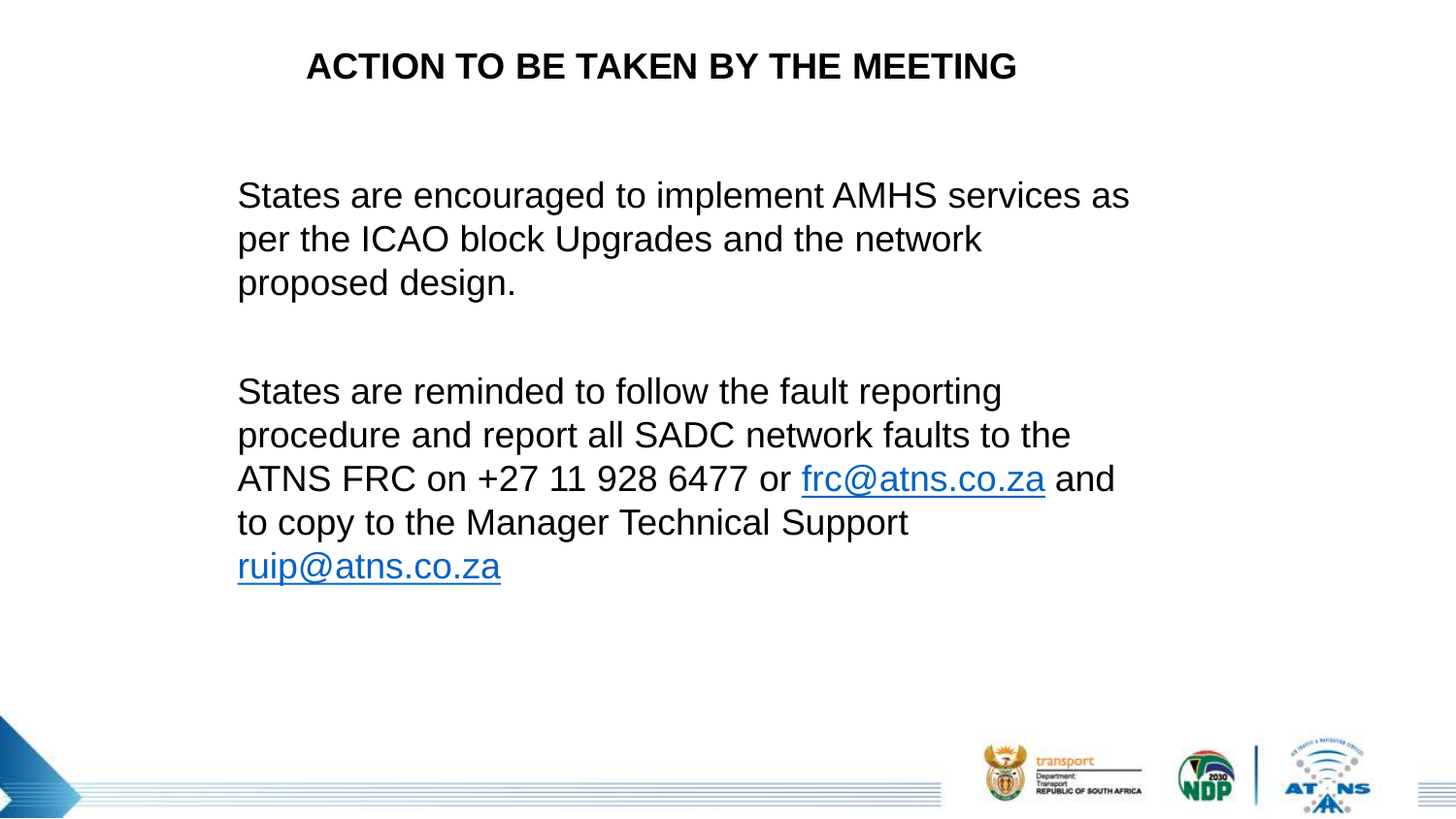![](_page_25_Picture_0.jpeg)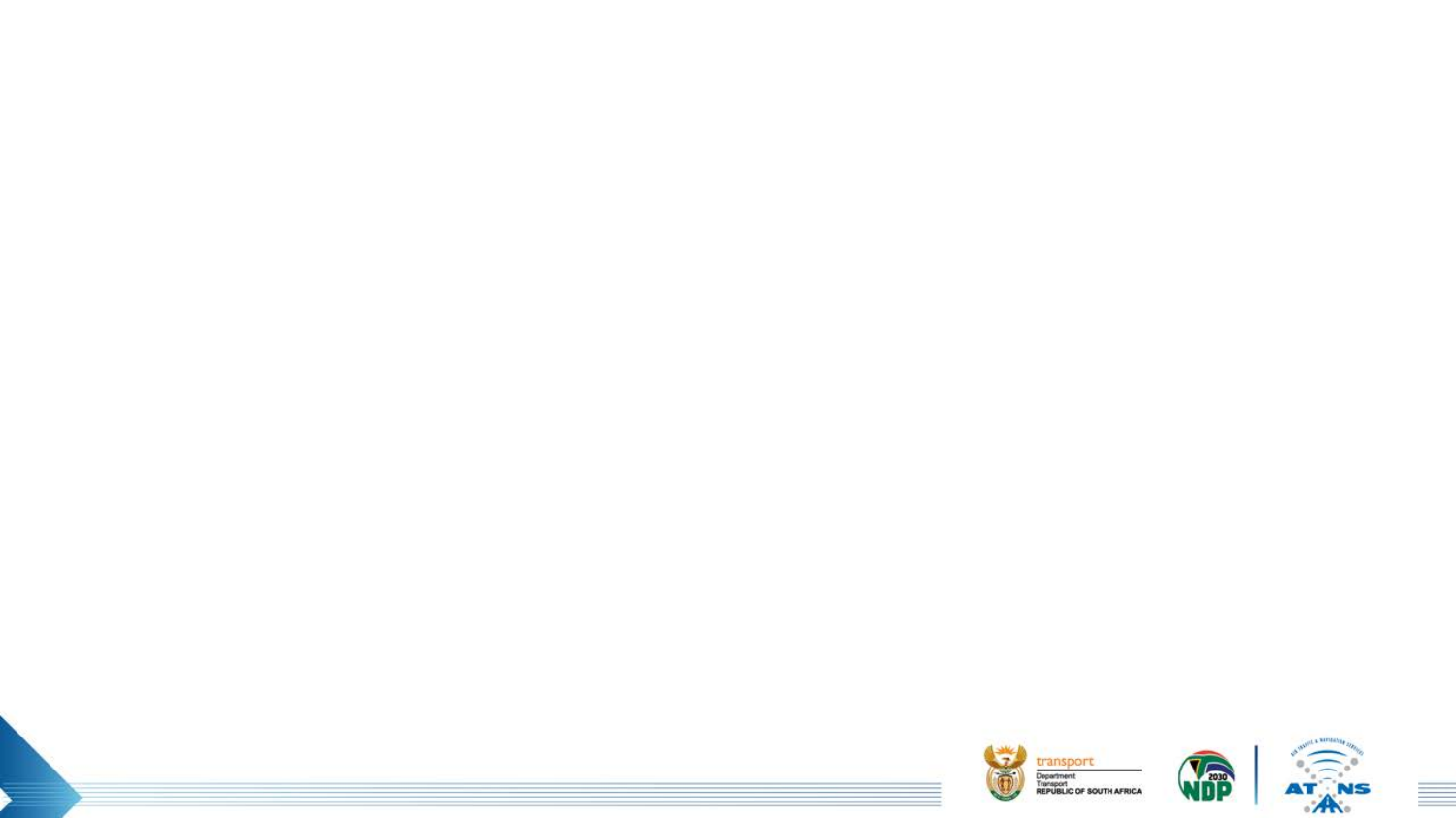![](_page_26_Picture_0.jpeg)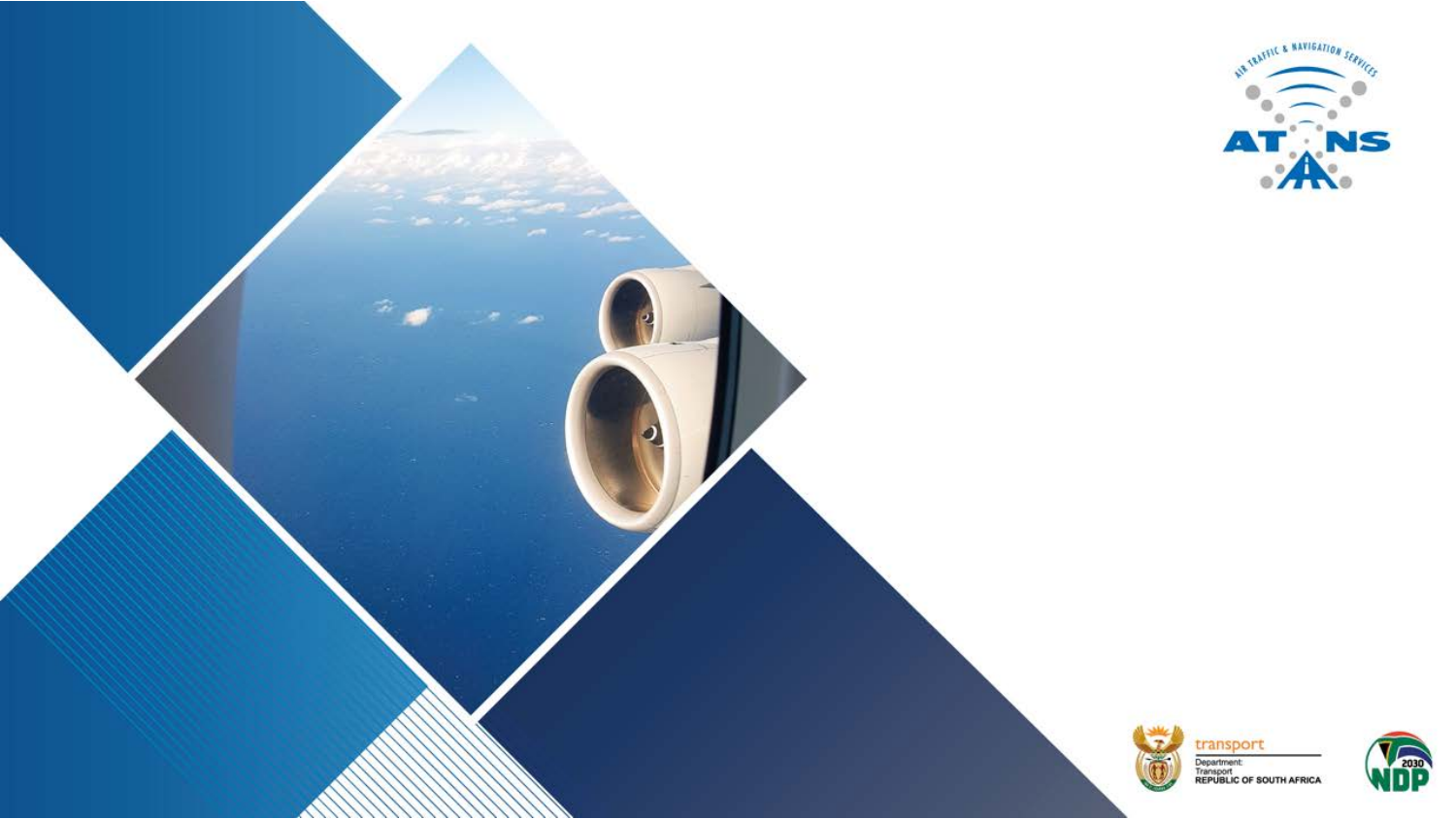![](_page_27_Picture_0.jpeg)

![](_page_27_Picture_1.jpeg)